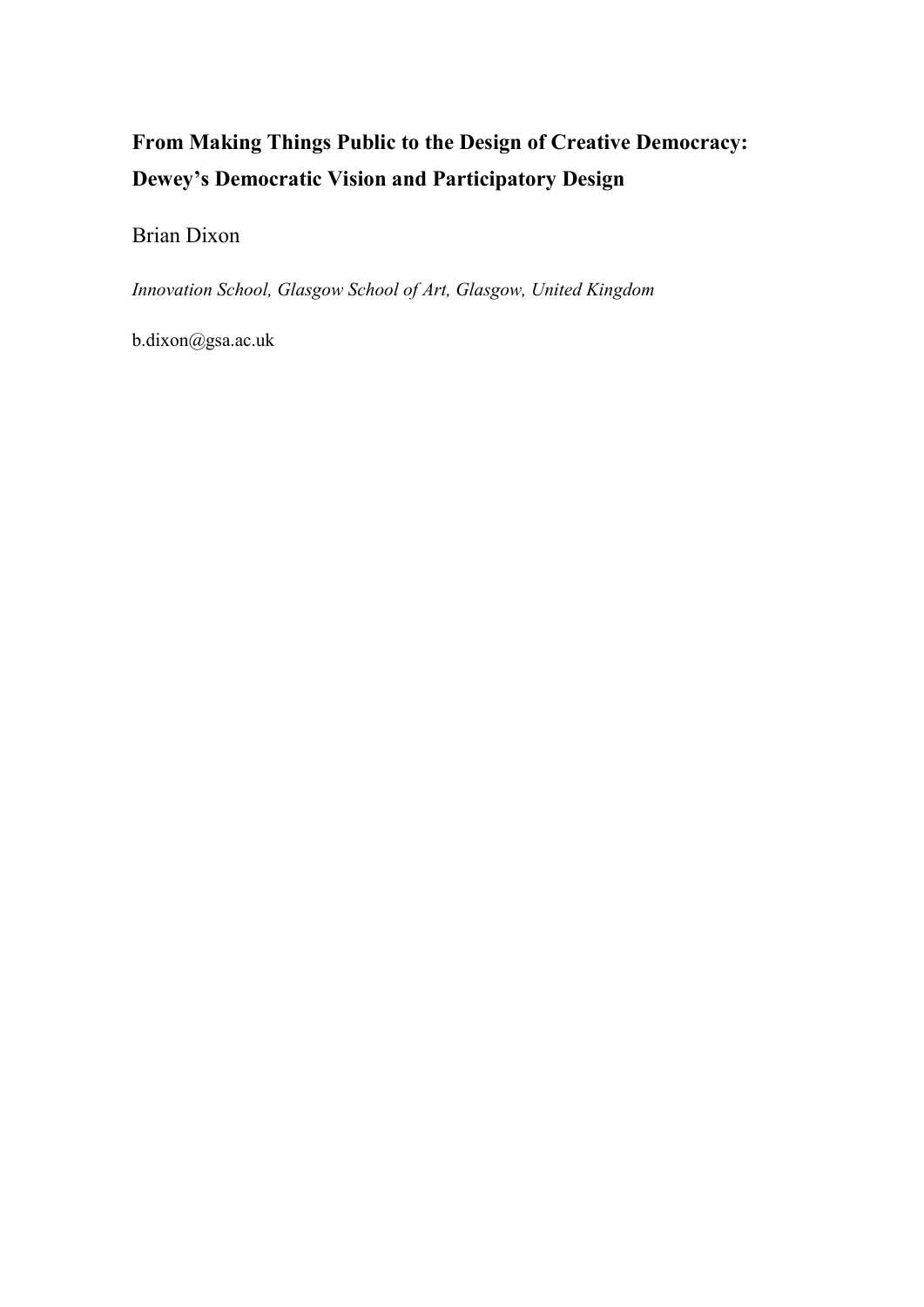## **From Making Things Public to the Design of Creative Democracy: Dewey's Democratic Vision and Participatory Design**

Participatory design's (PD) shift from the workplace to civic settings has led to a reorientation of the field's political bearings. Informed by science and technology studies, practice is now often framed in terms of design Things, infrastructuring and John Dewey's concept of 'publics'. Taking the publics concept as a starting point, the present article seeks to contribute by providing a broader outline of Dewey's democratic vision. It is proposed that Dewey's vision may be seen to offer a potentially useful perspective that directly relates the 'publics' concept to the areas of freedom, experientialism and the institutions of government. Linking to contemporary developments in PD and beyond, the vision is seen to carry conceptual and practical implications, which, if borne out, would connect the discipline's capacity to 'spark' publics into being to the processes of policy formation and institutional reform.

Keywords: Participatory Design, Democracy, John Dewey, Institutioning, Design for Policy, Science and Technology Studies

## **1. Introduction**

The last two decades have seen participatory design (PD) shift its contextual focus from the workplace to civic settings. This shift has led to a degree of anxiety over the movement's political bearings, with some arguing that these more limited engagements have led to a narrowing of PD's original, broad-ranging agenda (e.g., Huybrechts, Benesch and Geib 2017). While there have been a number of recent proposals calling for a refocusing of the political in PD (e.g., Teli, Fiore and D'Andrea 2017; Björgvinsson, Ehn and Hillgren 2010), the present article explores the discipline's relationship – actual and possible – to democratic governance.

This exploration is given form and structure through a careful referencing of the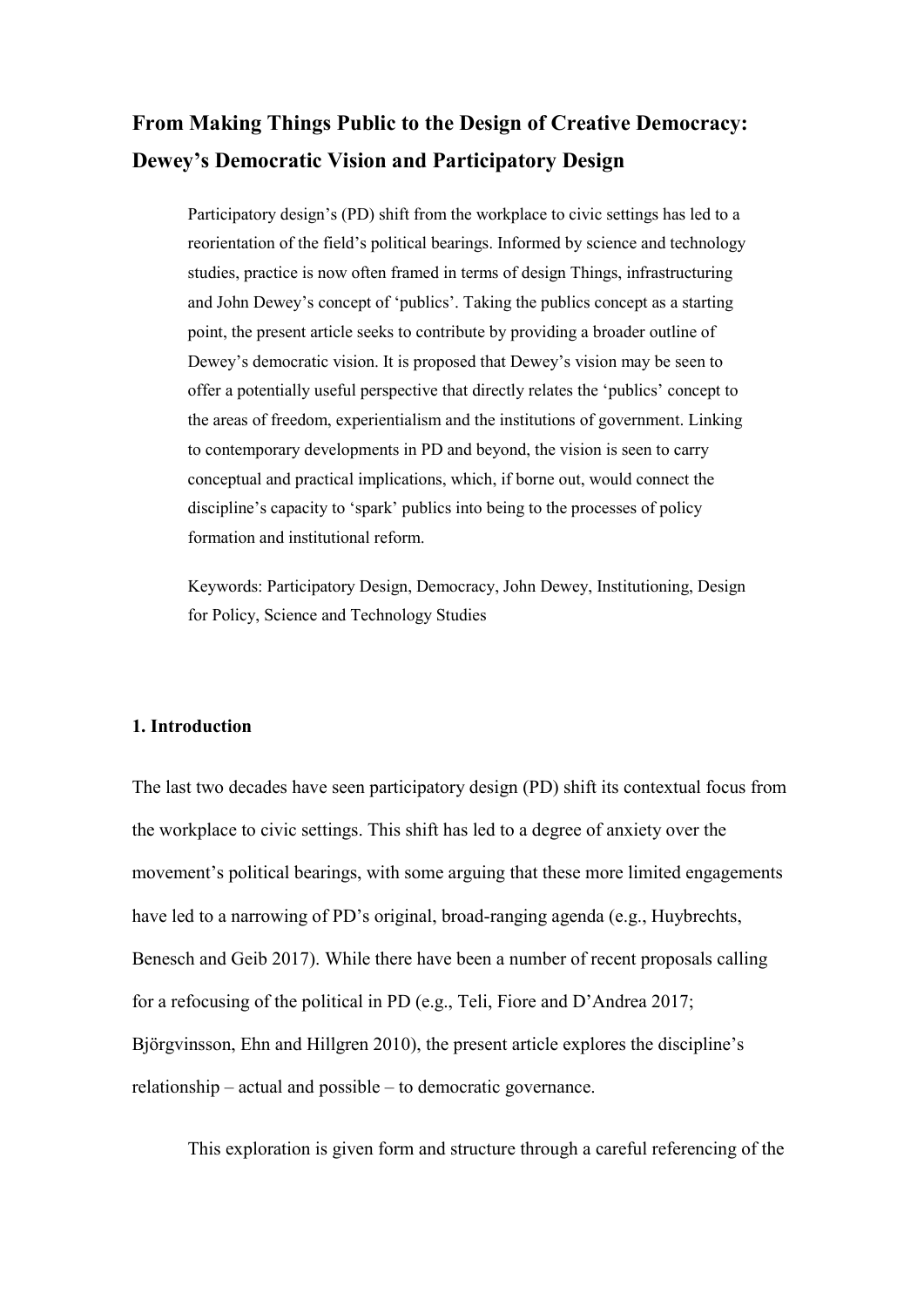democratic writings of the pragmatist philosopher John Dewey (1859-1952). Dewey's philosophy has long resonated with the PD community (see e.g., Ehn 2017; Telier 2011, 9-10). By returning focus to his democratic writings, I am here aiming to draw out a set of conceptual and practical implications, which point to the potential of a wider political reach for the field. Although no case studies are presented, towards the latter end of the article I link to the contexts and perspectives of frontline practitioner-researchers working in the UK and mainland Europe.

#### **2. Democracy in PD**

PD has long been concerned with democracy. The Scandinavian workplace projects of the 1970s and 1980s centred on equality and worker's rights, as well as the belief that those who use a technology should have a say in its design (e.g., Bjerknes, Ehn and Kyng 1987). However, as the project contexts have changed so too have the political parameters. Indeed, recent years have seen the advance of an increasingly complex discourse, integrating concerns relating to power, agency and the existential trajectories of issues. Here, many have been inspired by the theories of science and technology studies (STS), which productively enmesh humans and non-humans, material practices and processes (see e.g., Latour 2005a).

In referencing this work, the PD community has, for the most part, tended to focus on the contributions of Bruno Latour, Susan Star and Noortje Marres. Following Latour's lead, several theorists evoke the Heideggerian notion of 'thinging' as a means of conceiving of the extended interweaving of social and material relationships brought about by design (Telier 2011). 'Design Things', assemblies, are said to come into being as these socio-material relations inform and shape ways of interacting and behaving, allowing for exploration, discussion and debate (see Telier 2011; Björgvinsson et al.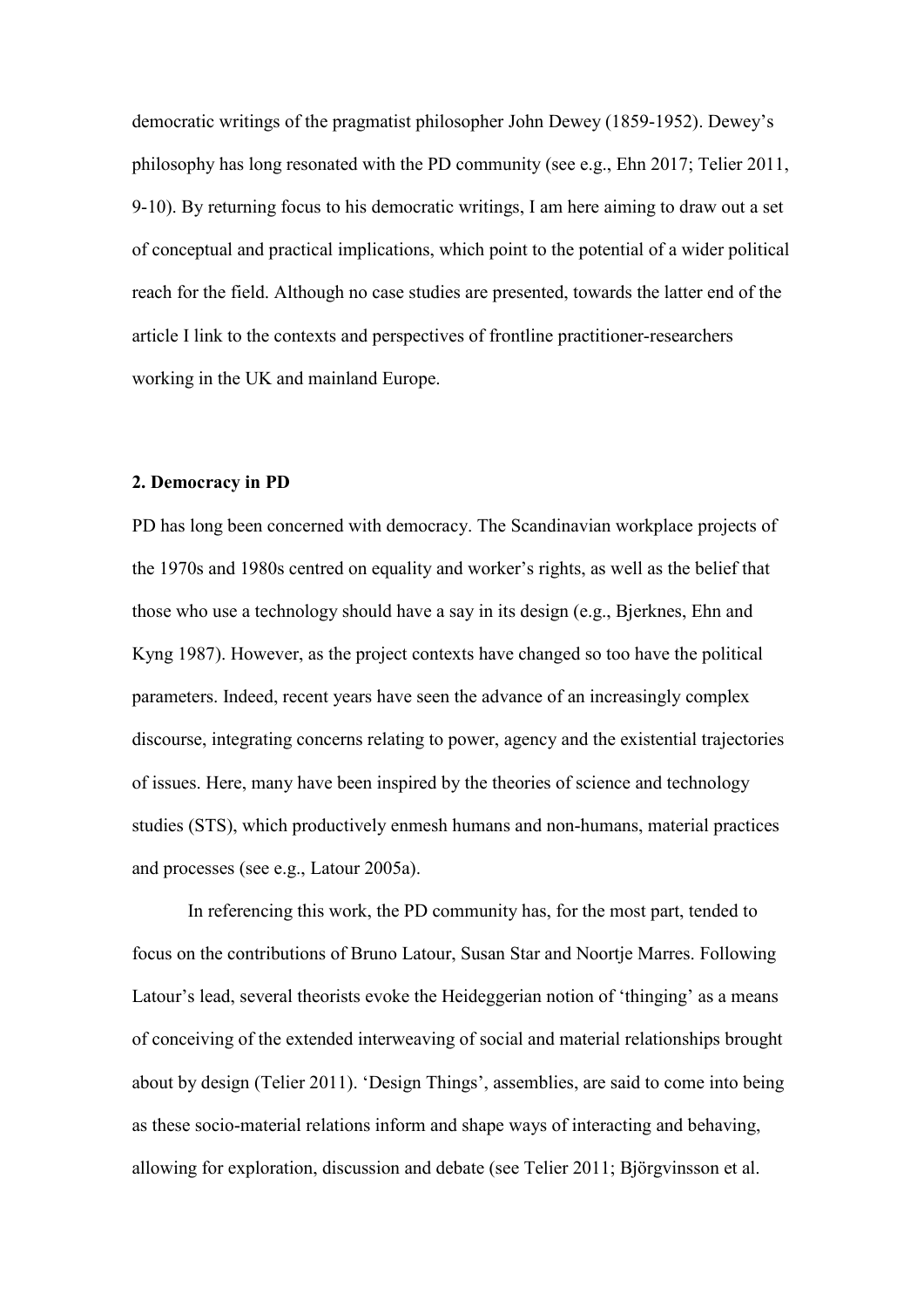2010; 2012). Linking to this, Star's concept of 'infrastructuring' is also drawn upon to convey the complicated 'performative "staging"' of design Things over an extended period of time. Here, the socio-material *attachments* held by particular groups—i.e., their commitments and dependencieș—are identified and mobilised (e.g., Le Dantec 2016) in a process which aims to bring about conditions allowing for full democratic participation (see Björgvinsson et al. 2012, 103-105).

In addition to the above, another Latourian contribution emerges through his call to 'make things public'; that is, to find ways of mobilising socio-material things as matters of concern (Latour 2005b). This is complimented by the work of Marres who has formulated a theory of 'material publics', which acknowledges the role that things, animate and inanimate, play within the political process (e.g., Marres 2012). In both cases, the term 'public' is a reference to the work of John Dewey – in particular, his 1927 text *The Public and its Problems*. Through Marres and Latour, both the notion of 'making things public' and the Deweyan publics concept have become established points of reference within PD (e.g., Björgvinsson et al. 2010; Le Dantec 2016).

## **3. Dewey's Publics and STS**

John Dewey was one of the twentieth-century's most prolific champions of democracy (e.g., Westbrook 1991). *The Public and its Problems* can be seen as a plea to revitalise the democratic project at a time when it was both unfashionable and under threat internationally (Narayan 2016, 15)*.* As the title suggests, *publics*, that is, an active, politically-engaged citizenry, are seen as central to this process of revitalisation.

In defining his conception of a public, Dewey works outwards from the position that the communal activities of planning and pursuing goals together will *necessarily* result in consequences; the impact of which may be limited to the initiating group or may extend further to involve other actors. From this, he goes on to propose that, given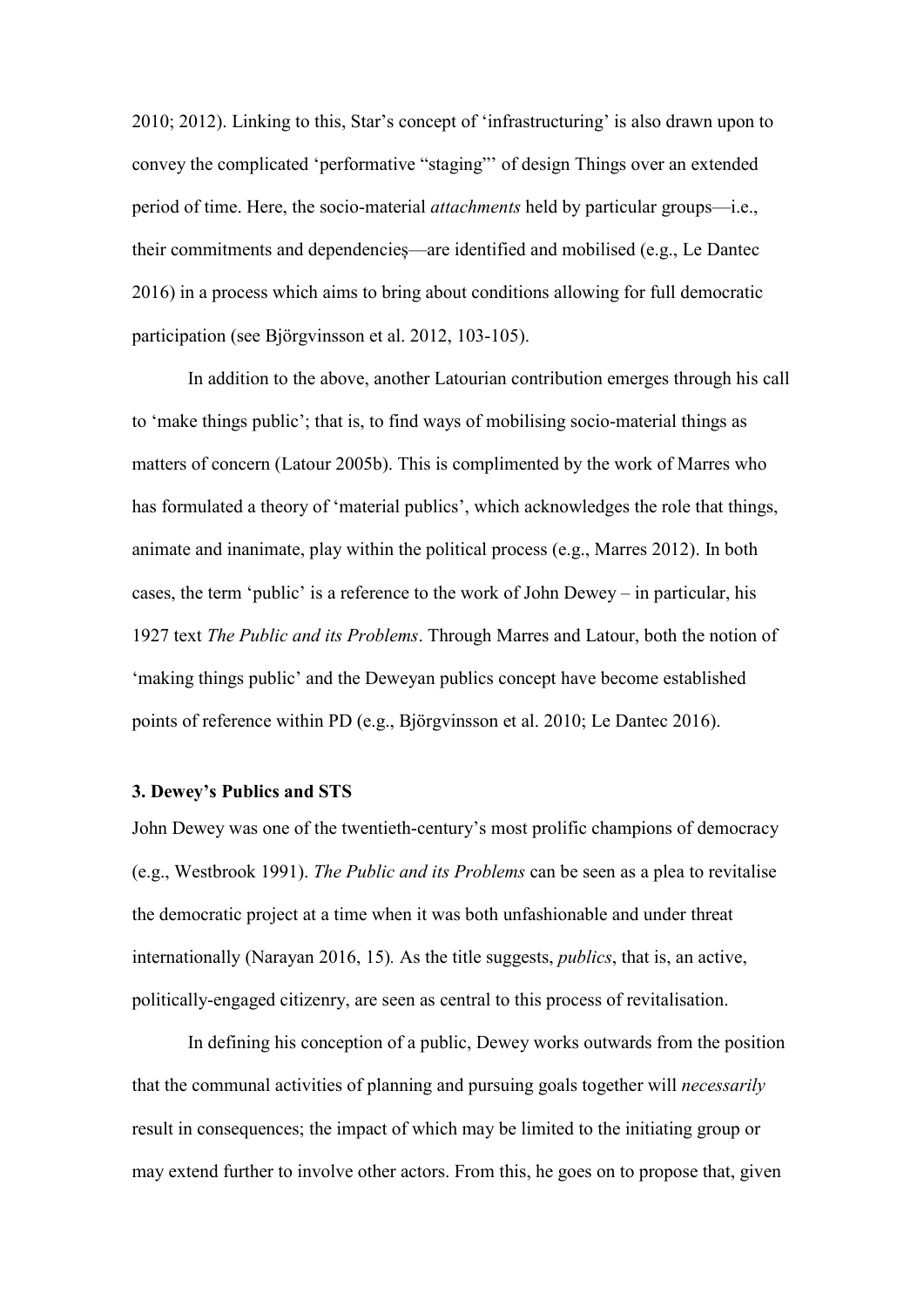sufficient motivation, the latter actors may come to form 'a group distinct enough to require recognition and a name'. Such groups are referred as *a public*. Once organised, this public will likely require that its interests be overseen by a set of representatives, who, in turn, will be charged with the general regulation of community life. Such a system of representation, he suggests finally, may be seen to form the basis of government and the political state (LW 2, 257). Later in *The Public,* Dewey develops this quasi-historical overview, giving the concept a modern framing. Here, as will be detailed below, he is concerned with connecting communities, publics, *to* the institutions of government.

To a large degree, the popularity of the publics concept in PD can be attributed to *Making Things Public*, an exhibition and later a publication by Latour and Peter Weibel, examining how various socio-material formations might 'spark' publics into being (see Latour 2005b). In this work, Latour explicitly acknowledges his debt to Noortje Marres's framing of the Deweyan publics (ibid, 14) and Marres, in turn, is widely referenced on the subject in PD literature (e.g., Le Dantec and DiSalvo 2013).

Marres draws on Dewey's articulation of the public as a means of developing STS's 'issue-orientated' perspective on public involvement in politics. She argues that the publics concept may be seen to supply STS with a necessary rationale for why a politics of public issues, whether concerning roads or epidemics, must by necessity take the form of *democratic* politics (2007). This opens up a view of public involvement – publics – as 'being occasioned by, and providing a way to settle, controversies that existing institutions are unable to solve' (759); public issues, in turn, are seen as resistant to 'institutional settlement' (772). This understanding is mirrored by Latour who (drawing on Marres) takes the view that the emergence of a public denotes that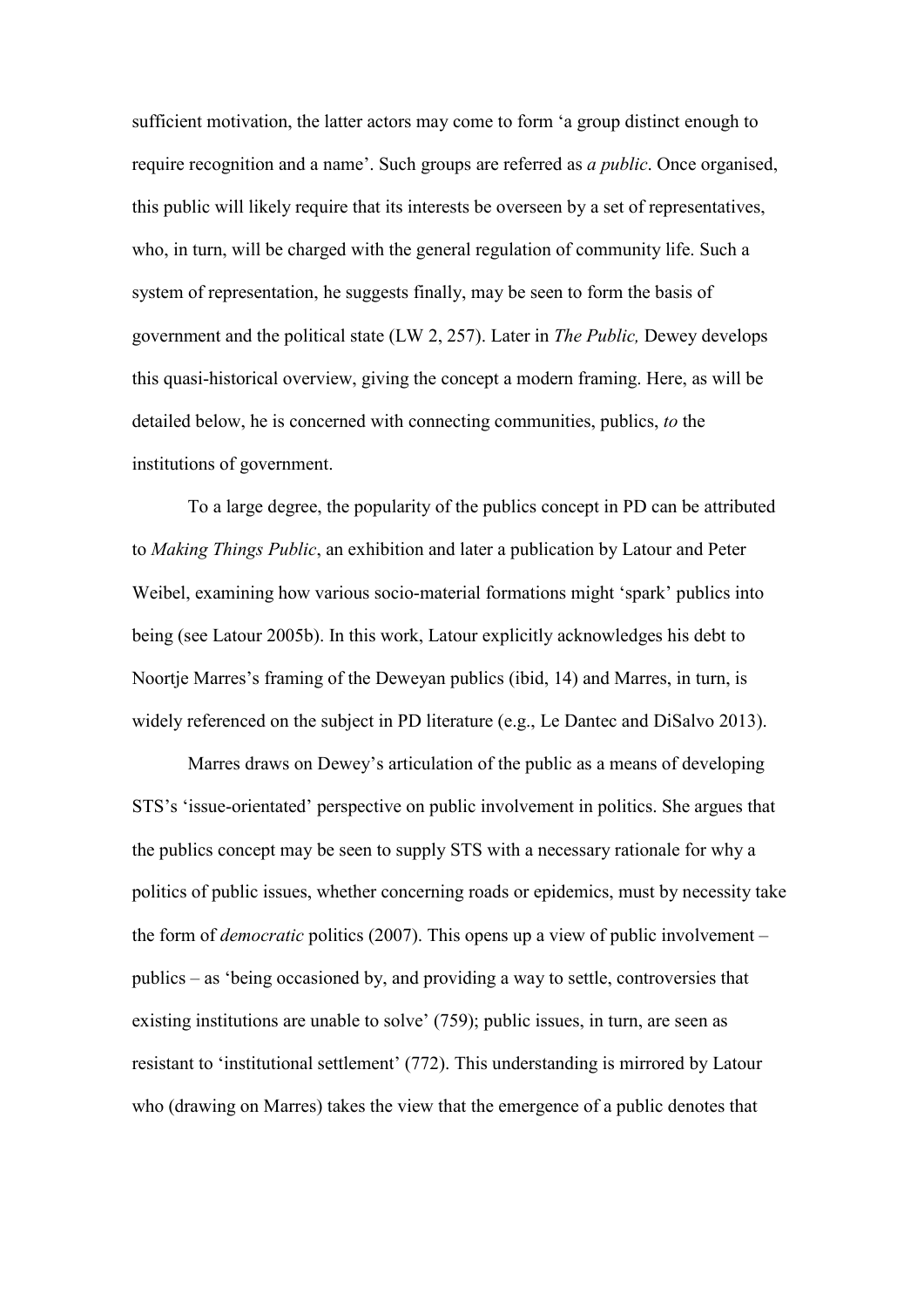'something went wrong', that an issue has emerged which extends beyond the 'normal routines of action' and, as such, *requires* participation (2007, 818-819).

A crucial point here is that neither Marres nor Latour (via Marres) represent the positive link Dewey draws between publics and representation, publics and government. In moving to ground the Deweyan public in an STS context, Marres draws attention to what she sees as the necessarily *antagonistic* nature of public affairs. Issues, we are told, are always partially *irreconcilable*. Different groups bring different perspectives; each public 'distils' a different aspect of a controversy (Marres 2007, 773).

On this presentation, public involvement is necessarily complex and tense, its forms infinite and its outcomes by no means clear. Most importantly, in losing its positive link to representation/government, it lacks a clear outward orientation, its issues have nowhere in particular to go. In the words of Latour, each new issue 'deserves its own protocol' (2007, 819).

#### **4. Dewey's Publics in PD**

In recent PD literature, the publics concept has most clearly come to the fore in the work of three key theorists – Pelle Ehn, Christopher Le Dantec and Carl DiSalvo.

Ehn regularly references the Deweyan public in his discussions of the 'agonistic public spaces' of Malmö's Living Labs (e.g., Björgvinsson et al. 2010; 2012). Such spaces aim to bring diverse groups together to explore 'questions and possibilities' in open-ended, small-scale experiments (Björgvinsson et al. 2010). On this account, Dewey's public points to the 'heterogeneity and conflict' that emerges as Things become matters of concern (Björgvinsson et al. 2012, 116).

Following on from Ehn, Le Dantec and DiSalvo can be seen to approach the concept similarly. Le Dantec has explored the extent to which publics may be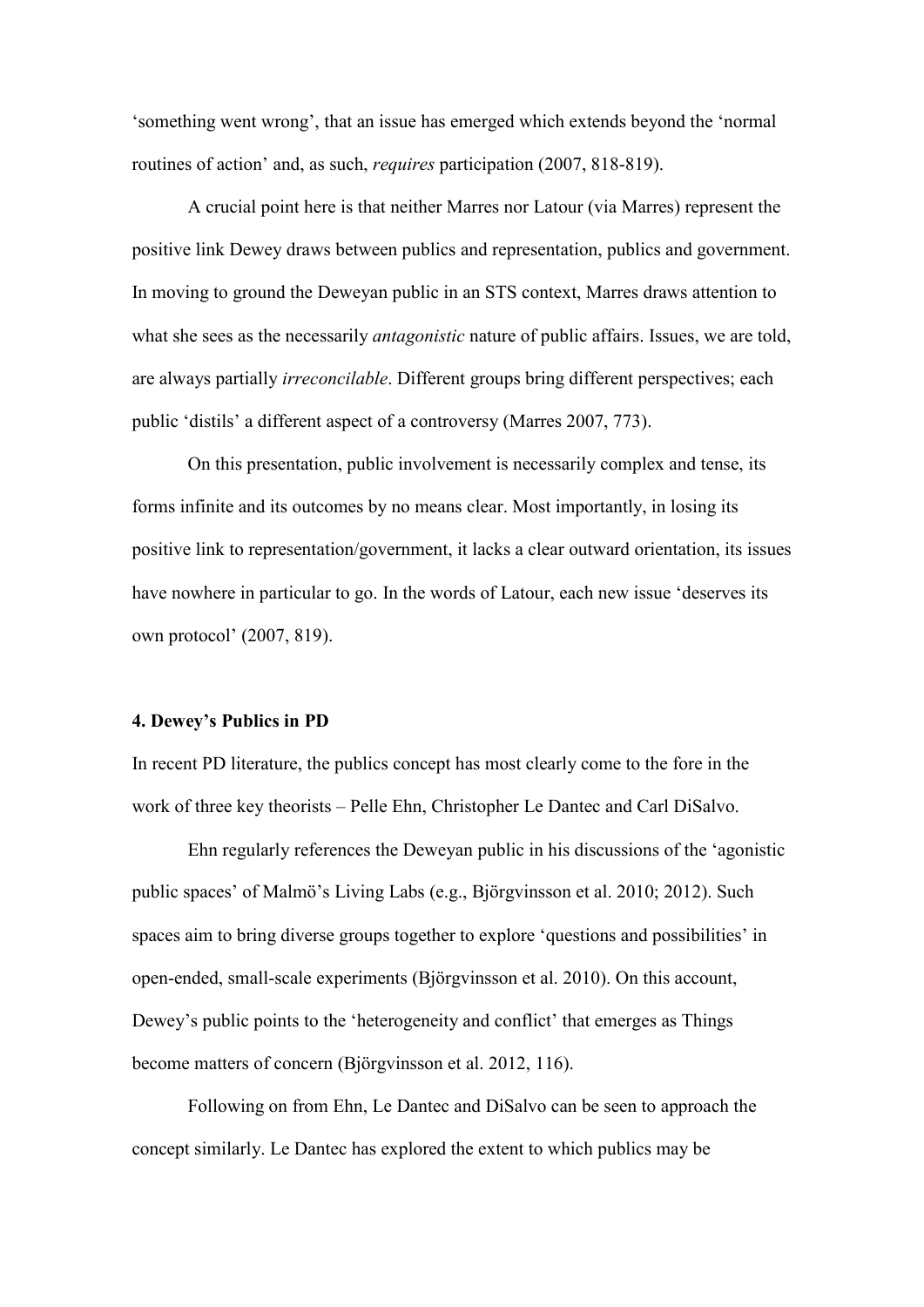constituted through the development and use of technology (e.g., Le Dantec 2016; Le Dantec 2012; Le Dantec and DiSalvo 2013). On his theorisation, publics are constructed around issues, attachments and infrastructure. All three aspects may be transformed as design shifts the parameters of the situation (Le Dantec 2016, 7). He argues that 'constituting and supporting a public' requires more than 'passing encounters with a mediating technology'. A public must also have a role in 'determining the future use of that technology and the development of legitimate claims to shaping that future' (Le Dantec 2012, 1359). Next to this, DiSalvo references Dewey's concept of public in his presentations of community-based PD projects (e.g., DiSalvo 2009). His core argument is that by developing and applying specific tactics – for example, the 'projection' of future scenarios – design can meaningfully contribute to the construction of politicallymotivated communities (DiSalvo 2009).

Drawing their reference from Marres and Latour, this research foregrounds design's role in 'sparking' publics into being around *local* community issues and controversies. It is my contention (elaborated below) that in following the indeterminate Marres-Latour definition of publics in issue-formation, there is a tendency for these inquiries to remain local. For example, Ehn and colleagues' work has largely been focused in the city of Malmö. In one case study, they introduce a hip hop community from a disadvantaged area of the city to a variety of specially-designed technological platforms (see e.g., Björgvinsson et al. 2012). Le Dantec and DiSalvo openly acknowledge their smaller scale publics as they detail similar engagements with, for example, a community group working to address post-industrial decline (Le Dantec and DiSalvo 2013). In this case, the design team and participants collectively explored the possibility of developing a sensor-based community radio program to promote the local area (253).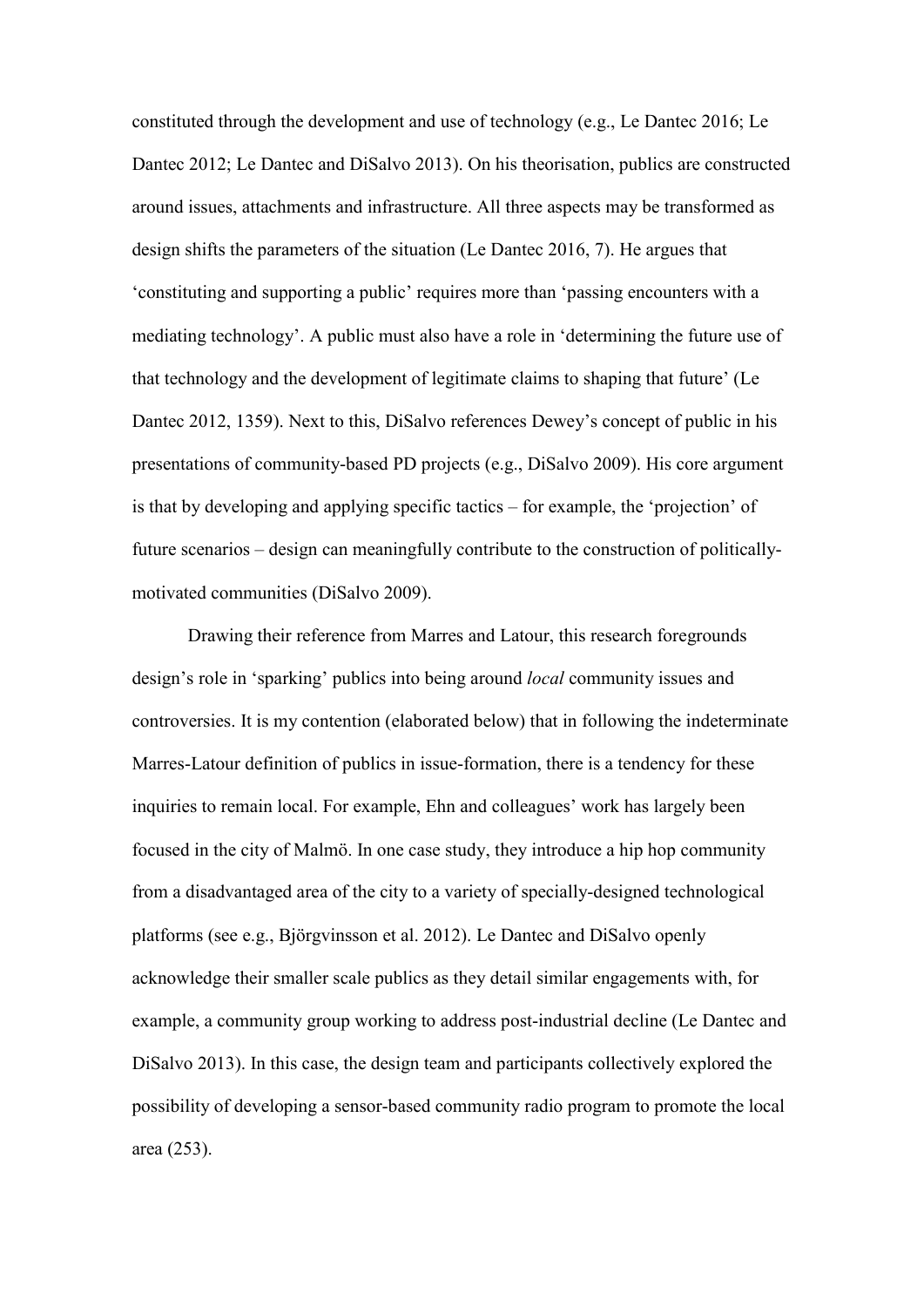It is beyond question that all of these publics and their issues are genuine, that the processes of issue formation produce distinct benefits and the 'design Things' they represent do form novel assemblies. Yet, at the same time, it can also not be ignored that these cases are *contained* at, what Liesbeth Huybrechts and colleagues (2017) term, the 'micro-political scale' of PD (150). In other words, the publics and the Things described do not, in the end, appear to extend far beyond their immediate context, i.e., few 'meso' or 'macro' political developments are in evidence; further, there is little sense that this might (in some cases) be desirable.

Of course, in highlighting the above – both the Marres-Latour and PD appropriations and translations of the publics concept – it is important to recall Marres's aim. She is seeking to provide 'argumentative resources' for political STS in the context of issue-formation. As such, she reconstructs Dewey's concept in relation to her own concerns.

This reconstructed presentation is clearly of value but we are missing its bearings; as was noted above, the issues have nowhere to go. PD, in referencing Marres-Latour, has little sense of Dewey's publics *in* context. This context is his democratic vision and the democratic vision, in turn, articulates a Deweyan *why* and *how* for democracy. I believe that it is the absence of Dewey's *how* of democracy, in particular, that contributes to the containment of PD's real-world publics at the local and *micropolitical* levels (Huybrechts et al. 2017), thus, cutting off the meso and macro and limiting the potential political reach of the discipline itself.

In seeking to counter this at the same time as map out a renewed political path for PD, I will now move to provide an overview of Dewey's democratic vision. Of course, this undertaking presents a number of challenges. First, there is the broad sweep of Dewey's original writing. A full appreciation of the breath of the vision requires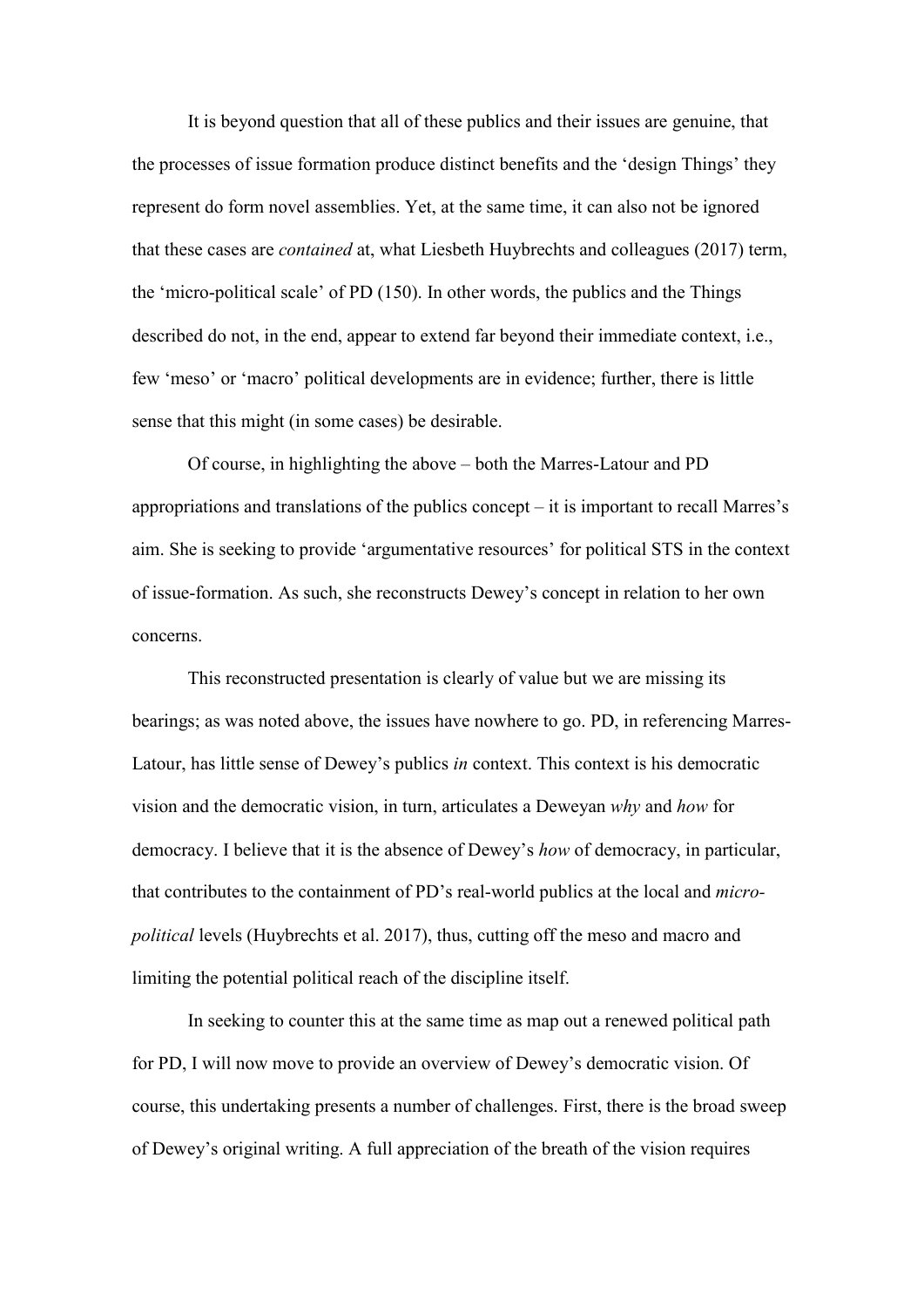extensive cross-referencing, not to mention a sensitivity to the evolution of his arguments. Then, there is the space that opens up beyond the Deweyan vision. This is, by necessity, speculative.

Responding to these challenges, a focused approach is taken through the following sections. In outlining Dewey's democratic vision I refer to three core concepts; namely, positive freedom, creative democracy, and social intelligence, which, together, ground its social, political and practical aspects. From this, I will move to look at the potential implications of this perspective for PD. Here, my focus will be directed towards the emergent areas of design for policy and 'institutioning' (Huybrechts et al. 2017). Linking these to Dewey's vision, I will argue that it becomes possible to frame an opportunity space for PD within the bounds of contemporary practice.

On a final note, as will become clear, some points of alignment can be seen to emerge between the above proposals and existing perspectives in PD. Accordingly, when appropriate, I will aim to highlight any such parallels.

## **5. Dewey's Democratic Vision**

Perhaps the key to understanding Dewey's democratic vision lies in appreciating the distinction he draws between democracy as a political system and 'democracy as a way of life' (Narayan 2016). Though Dewey acknowledged the role of political institutions, he argued that, firstly, democracy must be seen to originate in conduct of everyday affairs and the advance of community interests (e.g., Dewey LW 14, 224-230).

In pursuing this agenda, he gradually came to develop a set of core concerns focusing on: the relationship between the individual and society; the quality of communication and cooperation among groups; and the particular methods and techniques by which democracy could be enabled, sustained and enhanced. These concerns can, in turn, be seen to underpin the conceptual structure of Dewey's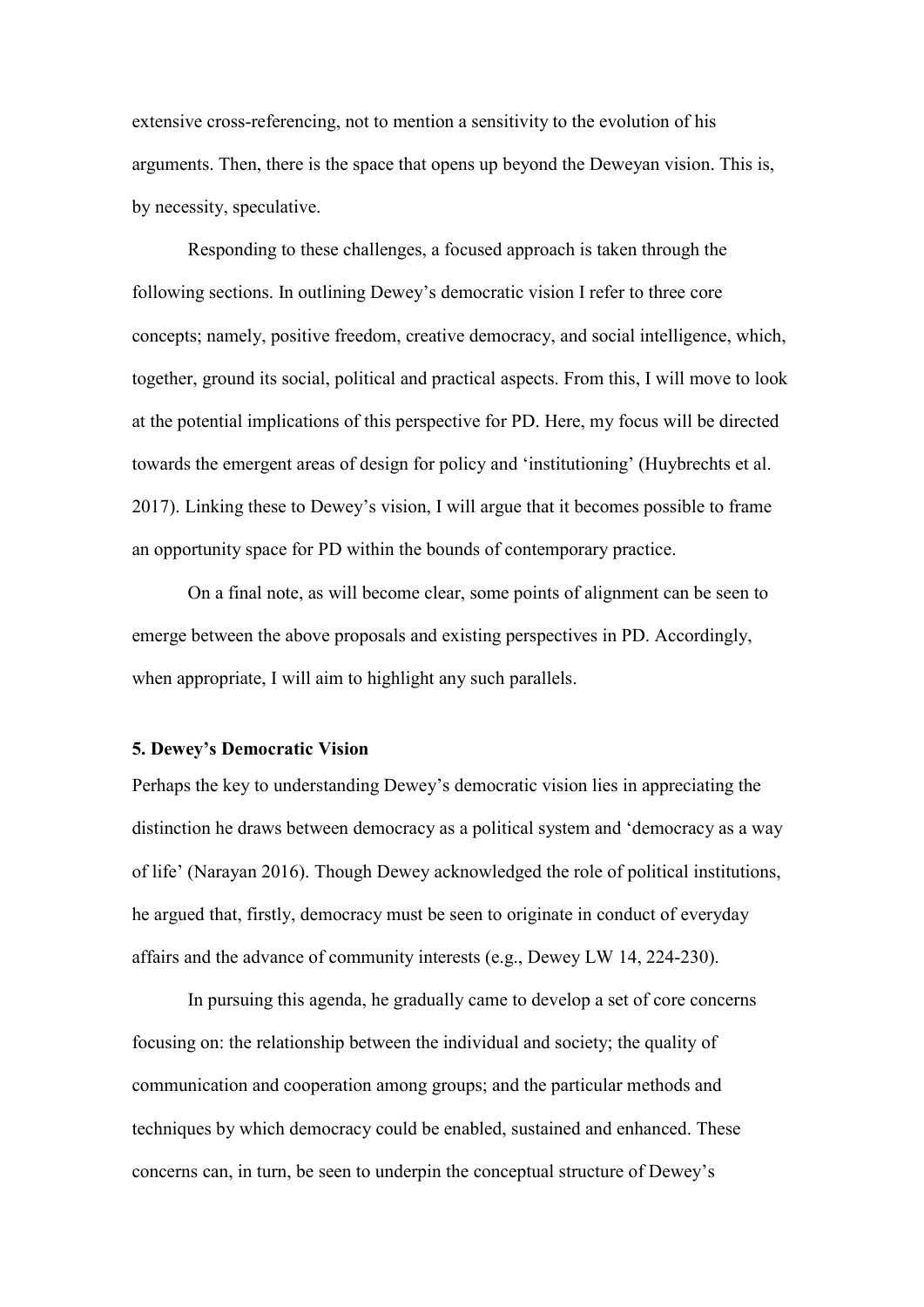democracy vision. Here we encounter positive freedom, creative democracy and social intelligence.

## *5.1 Positive Freedom*

For Dewey, each individual can be understood to form an 'association'. What a person does, what their experiences consist of, he argues, 'cannot even be described, much less be accounted for in isolation' (LW 2, 353). This life of association can be seen to both constrain and support the individual – the accompanying social and legal structures both impose limits on action and guarantee certain rights. While Dewey takes no issue with imposing limits on action, he argues that simply guaranteeing certain rights (e.g., the freedom of speech) is not enough. 'There can be no greater mistake,' he wrote, than to treat such freedom as 'an end in itself' (LW 13, 41). Rather, he believed that societies should instead seek to effect a 'positive freedom' (LW 2, 340). This expression points to the enabling of society through the institution of conditions, which allow creative action to flourish (LW 11, 41). Inevitably, such a vision requires support structures; that is, an environment which allows individuals to grow and develop as they participate within community life. Unsurprisingly, then, Dewey discusses the concept in terms of education. On his view, when appropriately constituted, education should aim towards a 'freedom which is power'. Herein, students would be equipped to 'frame purposes, to judge wisely, to evaluate desires by the consequences which will result from acting upon them', as well as 'select and order means to carry chosen ends into operation' (LW 13, 41). It is this sense of positive freedom, this sense of enabling, of opening up possibility and potential, which sits behind Dewey's concept of creative democracy.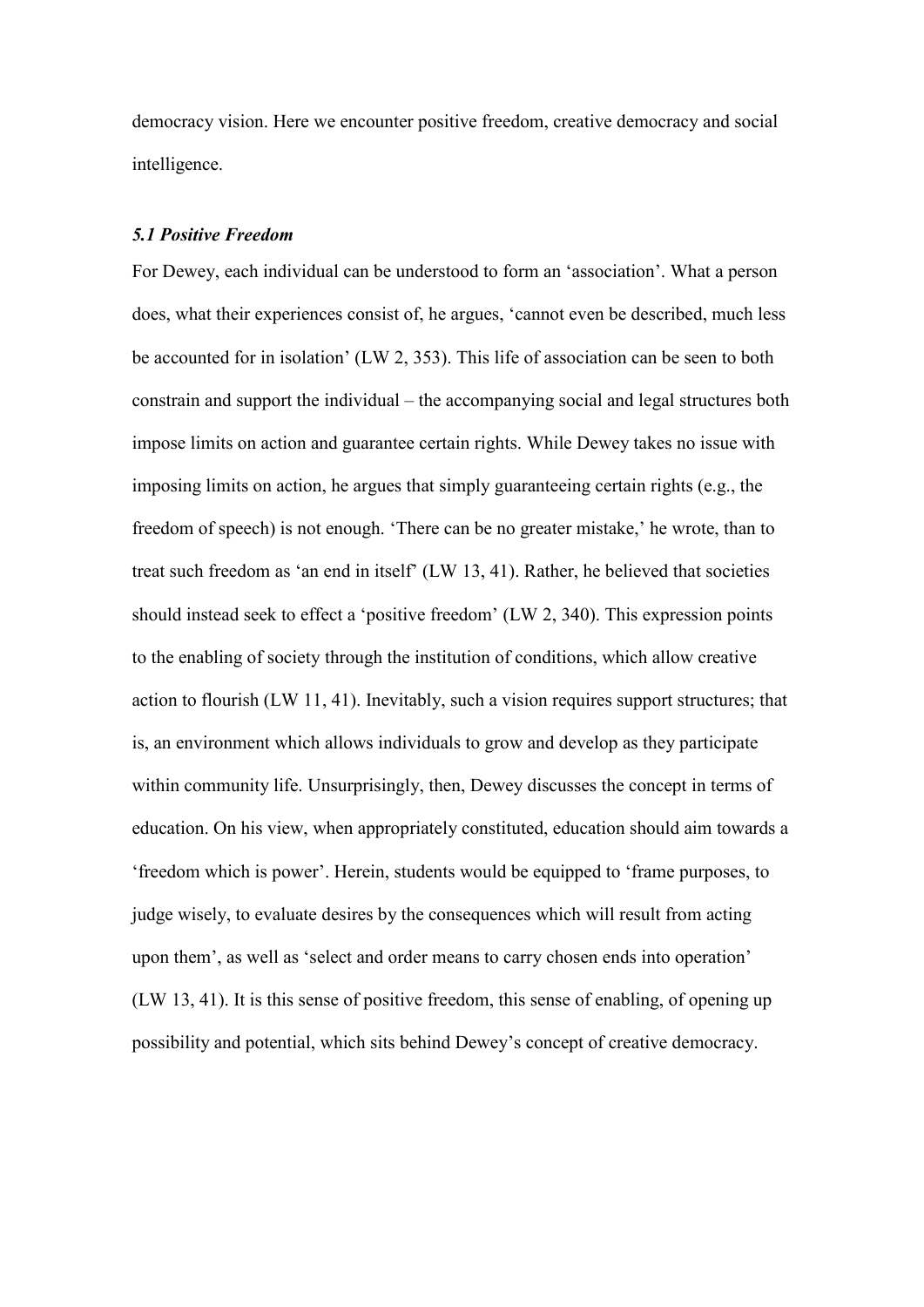#### *5.2 Creative Democracy*

As was alluded to above, Dewey believed that political democracy and 'democracy as a way life' pointed to two distinct aspects of democratic organisation and activity. The former aspect is seen to concern the commonly recognised manifestations and characteristics of democratic governance, for example, universal suffrage, parliamentary representation, free speech and so on. The latter aspect extends much further and deeper, focusing in on the fine-grained complexities of the community-level interactions. Dewey believed that it is through the enactment of these interactions – as individuals become involved in group activities and cross-group exchanges occur – that the quality of democratic life is framed and defined.

Democracy then is not 'an alternative to other principles of associated life' but rather 'the idea of community life itself' (ibid, 328). It is here, along this baseline, that he locates the foundations of political democracy as expressed in his formulation of the publics concept outlined above. Fundamentally, and in contrast to the Marres-Latour STS account, his concept of the public is seen to act as a means of charting a connection between community-level interactions and the institutions of government – not merely an indication that an issue has escaped the 'normal routines of action'. The question of how to *maintain* such connections was, for Dewey, 'the problem of the public' (ibid, 365). Indeed, it was an issue he explored at length throughout his career. His frequent response was to sketch out the ideal of 'creative democracy' as the ultimate aim of democratic life (e.g., LW 11, 348-350; LW 14, 224-230). In this ideal scenario, multiple publics would have an equal opportunity to contribute to the deliberation and formation of social policy. At the same time, democratic government would enable new publics to interact with old publics (i.e., established political groups), and through this reform, reshape and remake its institutions in response to the currents of social change (see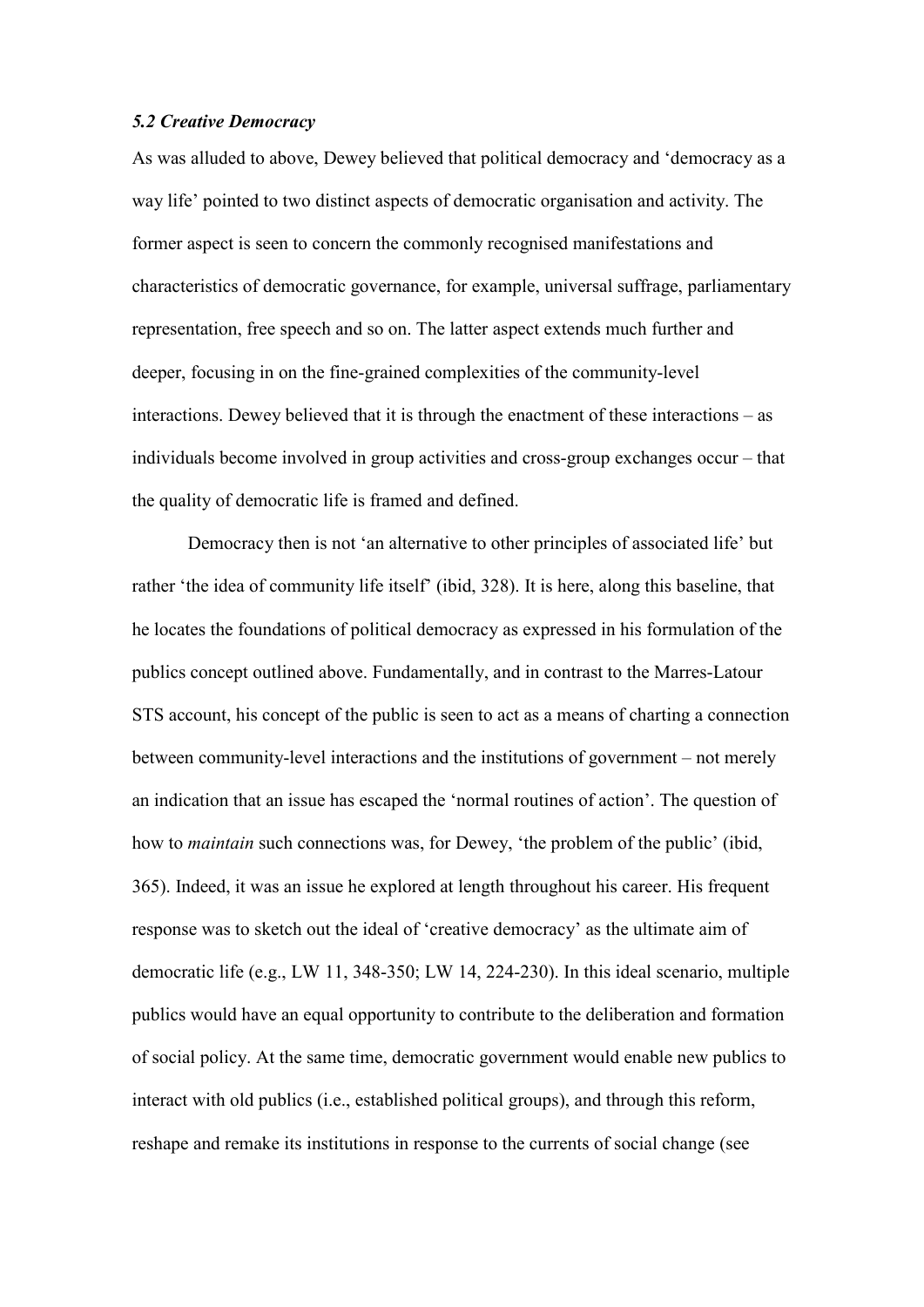Narayan 2016, 37-38). Such a vision, Dewey proposed, could only be achieved through social intelligence.

## *5.3 Social Intelligence*

The experimental method, with its emphasis on process, change and continuity, was central to Dewey's philosophy (e.g., LW 1, 339). He saw it as supporting a particular attitude, which aimed towards active problem-seeking; remarking that, through the experimentation, 'very new question [becomes] an opportunity for further experimental inquires – for effecting more directed change' (ibid, 81). For Dewey, social intelligence referred to the *communal*, society-wide adoption of the experimental method, linking communication to cooperative action and the exercise of collective judgement.

It was Dewey's proposal that the practice of social intelligence be adopted in the consideration of, and response to, emergent political and moral concerns. Publics and experts would work together to develop experimental policies and proposals (LW 2, 362-365). These polices and proposals would be 'treated as working-hypotheses', subject to 'well-equipped' observation and potential revision (ibid, 362).

In terms of impact, Dewey believed that the practice of social intelligence within daily life would support a constant, ongoing cycle of 'discussion, debate and persuasion' amongst disparate groups (ibid, 365). This, in turn, would allow for the exploration and possible resolution of moral conflicts and disagreements (LW 11, 56). Additionally, from an institutional perspective, it was also held that an embedded social intelligence, i.e., an official commitment to cooperative inquiry, would bring about the ideal of creative democracy; that is, the possibility of government reform through an experimental response to the emergence of new needs (LW 2, 256, LW 11, 182).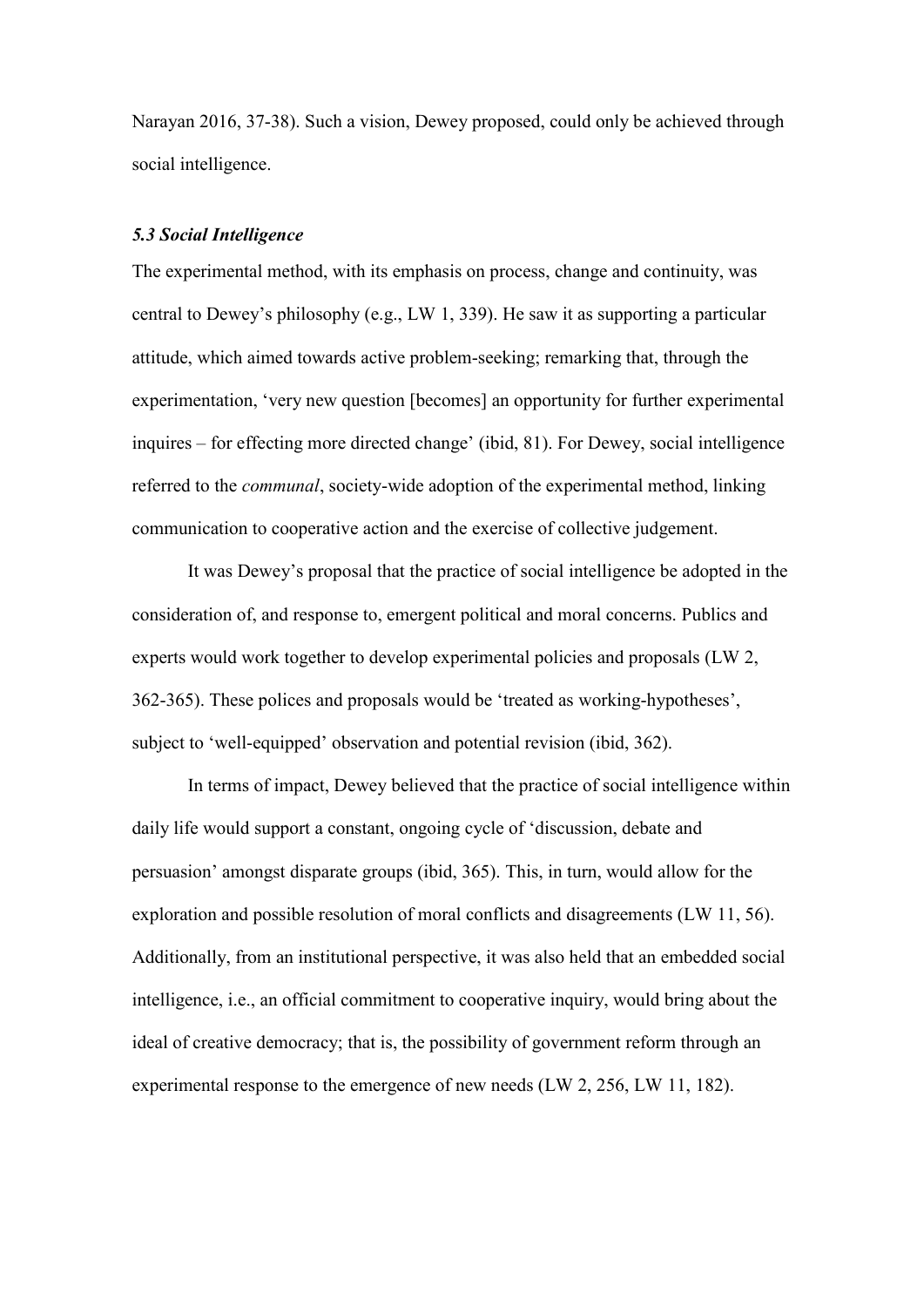### **6. Some Implications of Dewey's Vision for PD**

Dewey's democratic vision was framed in the early twentieth century, at a time of extreme political turmoil – fascism and communism were on the rise, the future of liberal democracy was under threat. Although our contemporary situation differs in many ways from Dewey's, it is arguable that the concerns he was addressing, whether relating to political ignorance, apathy or corruption, have echoes in our own time.

Returning to this article's original context – looking from PD's current appropriation of the publics concept to the possibilities of Dewey's wider vision – we may now ask what can the discipline learn from any further exploration of Dewey's democratic writings. At this point, it is important to note the fact that Dewey was not presenting a prescription for action, but rather philosophical argument to aid reflection and promote change. Indeed, as Robert Westbrook cautions*,* it would be 'a mistake (and most un-Deweyan) to recommend an uncritical and wholesale recovery of Dewey's philosophy' but he does merit 'another, closer look' (1991, 552). This is the spirit in which I approach the work here.

In particular, in this section, I would like to suggest that two horizons emerge through the interrelating of the publics concept, contemporary PD practice, and the trajectories of Dewey's wider democratic vision. The first is a *why* of democracy presented in the concept of positive freedom. The second is the initial outline for a *how*  of democracy, found in the dual concepts of creative democracy and social intelligence. The former, *why,* may be seen to link to and enrich the existing conceptual context of PD as practiced. The latter, *how*, on the other hand, opens up a set of possibilities for practice. I will now explore both in turn.

As we have seen, positive freedom refers to the institution of conditions, which strengthen an individual or group's ability to frame and evaluate the means, ends and consequences of action, supporting their growth and development in the longer term.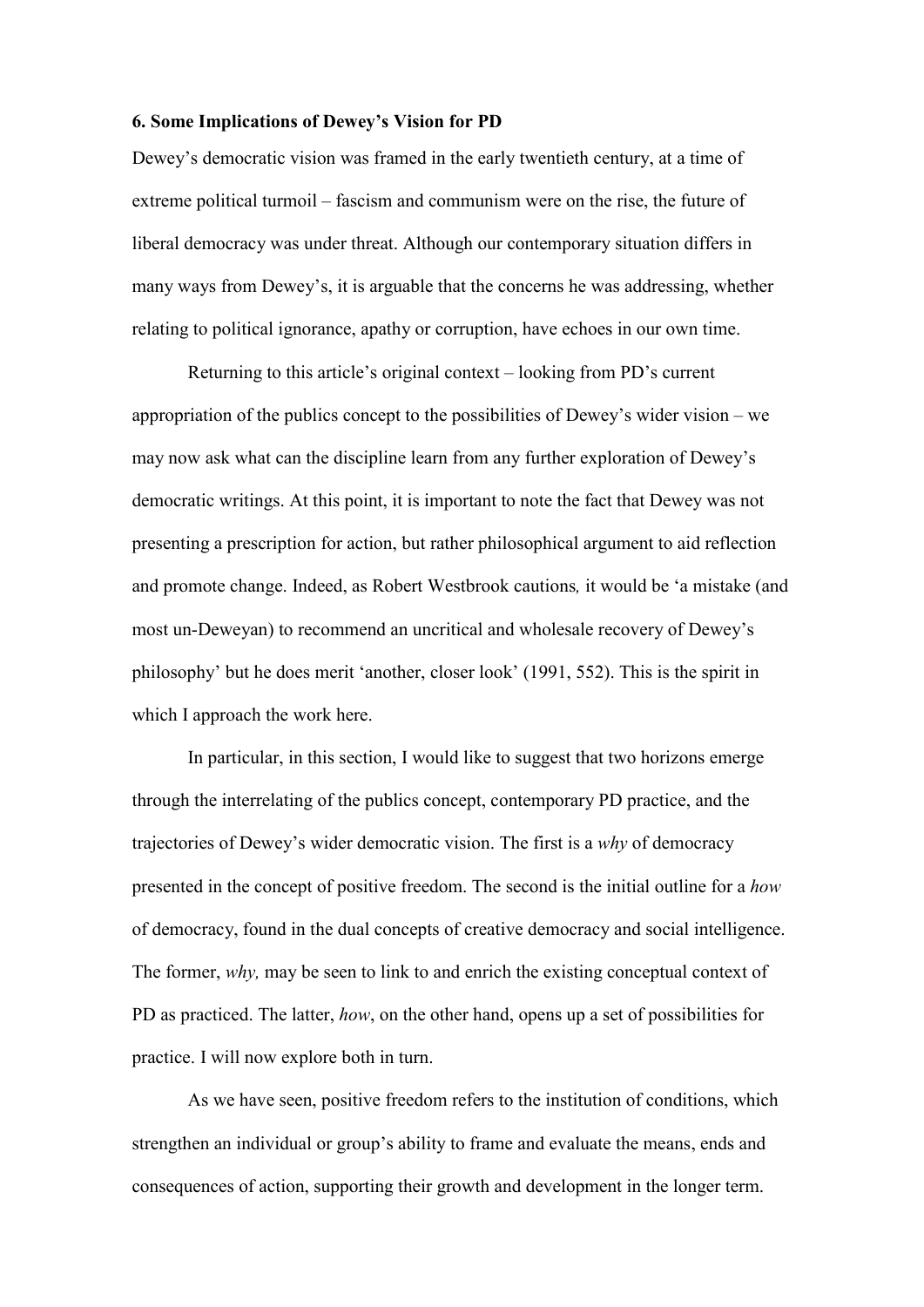Ultimately, this concept may be seen to function as a grounding orientation within Dewey's vision, a necessary undergirding for creative democracy and social intelligence, as well as an end in itself.

In drawing a link to the existing conceptual context of PD, I would like to propose that this has implications for the notion of infrastructuring. As presented by Ehn and colleagues, infrastructuring is said to denote the democratically motivated consideration 'of conditions that enable proper and legitimate user participation' (Bjögvinsson et al. 2012, 103) across contexts over time (Telier 2011, 171). I take the view that while this usefully points to the extended enabling of *participation* within PD, it does not properly capture the potentially transformative effects *of* these *forms* of participation *for* the *participating* individual, group or public.

This is regrettable as there is clear evidence for the presence of such a value in contemporary accounts of PD (see e.g., Iivara and Kinnula 2018), including the cases highlighted above. For example, in discussing their engagement with the post-industrial community group, Le Dantec and DiSalvo note: 'the design team worked with the group to develop means by which the group could communicate their desires and challenges to others'. This included 'working to *improve* participants' skills in developing compelling descriptions of their project through both narratives and physical artefacts' (Le Dantec and DiSalvo 2013, 256, italics added). Here we observe the strengthening of particular skills. Through these interventions, participants are being supported in their efforts to frame the means, ends, and consequences of proposed action. As Le Dantec and DiSalvo make clear, these capacities were developed in the hope they would be *transferable* to future situations (257).

Thus, by aligning such instances with Dewey's concept of positive freedom, we may give form to an existing dimension in the design Things/infrastructuring/publics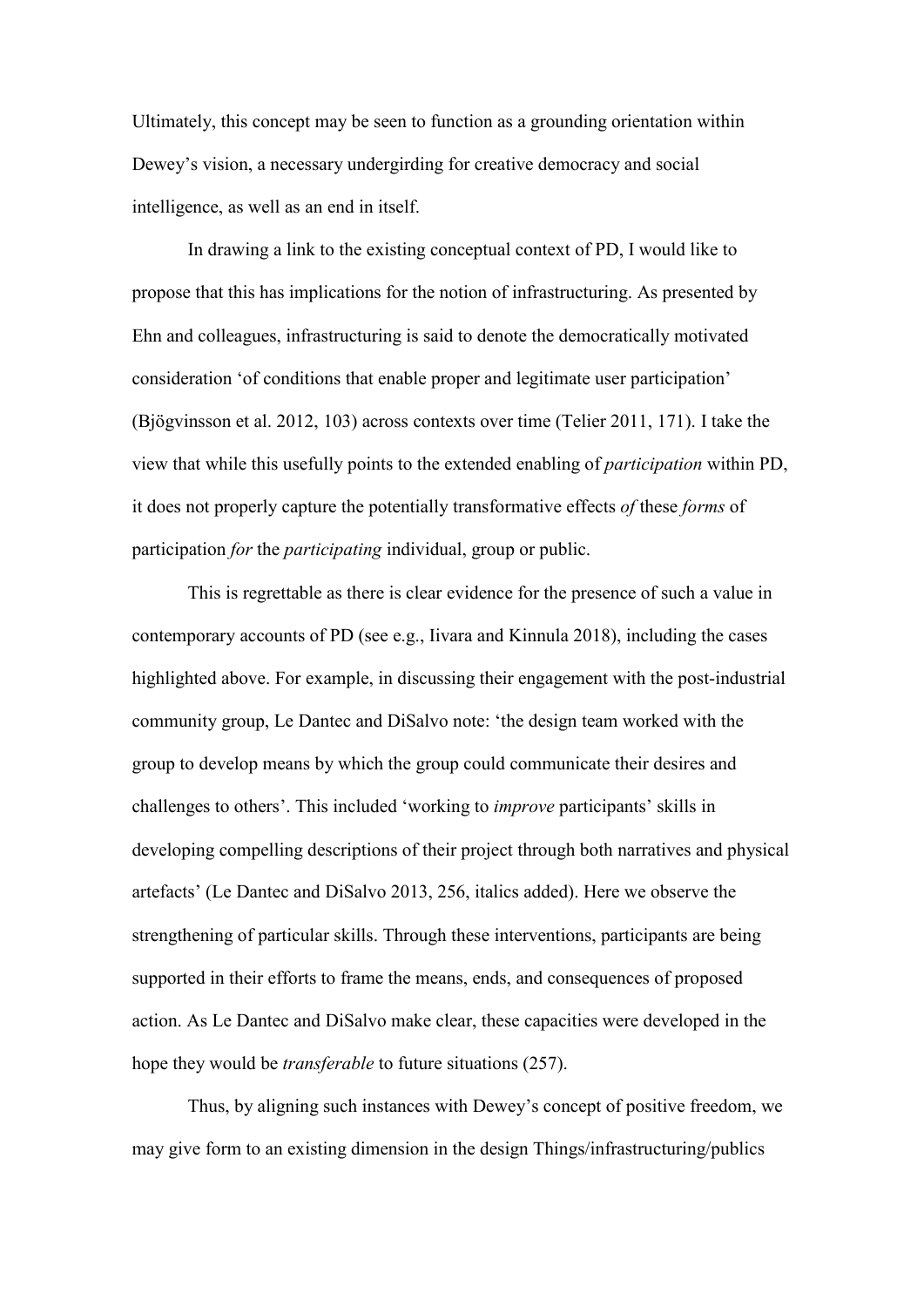complex and, further, extend our understanding of the possible scope of practice. Additionally, it may be that, where appropriate, the concept can function as a motivational principle in the infrastructuring of design Things – a guiding Deweyan *why*.

Turning then to the dual concepts of creative democracy and social intelligence, we encounter what I consider to be the *how* of the Deweyan democratic vision. Here, with reference to creative democracy, I call attention to Dewey's belief that publics should, as a matter of course, be invited to contribute to the formation of social policy, as well as the process of institutional reform. Next to this, social intelligence – the broad-based adoption of experimental action – provides the outline of a method. Taken together, both concepts point to the desirability of opening up a creative, experimental linking of publics and institutions, policy formation and reform. As noted, this extends further than the Marres-Latour presentation. By joining up the publics, creative democracy and social intelligence, Dewey is suggesting that in some cases, issues *might* have somewhere in particular to go, that a *contingent* protocol might be devised.

Returning to the context of PD, then, what does this distinct Deweyan contextualisation mean for practice? I believe that a possible forward path may be traced through the areas of *design for policy* and *institutioning*.

## *6.1 Design for Policy*

Design for policy offers us an initial outline of how, through collaborative design practices, citizens might play a role in social policy formation. The practice has emerged through a series of government-sponsored programmes undertaken in countries such as Denmark, the UK, and France (Kimbell 2016, 1). Operating across various levels of government, these programmes have trialled collaborative, design-led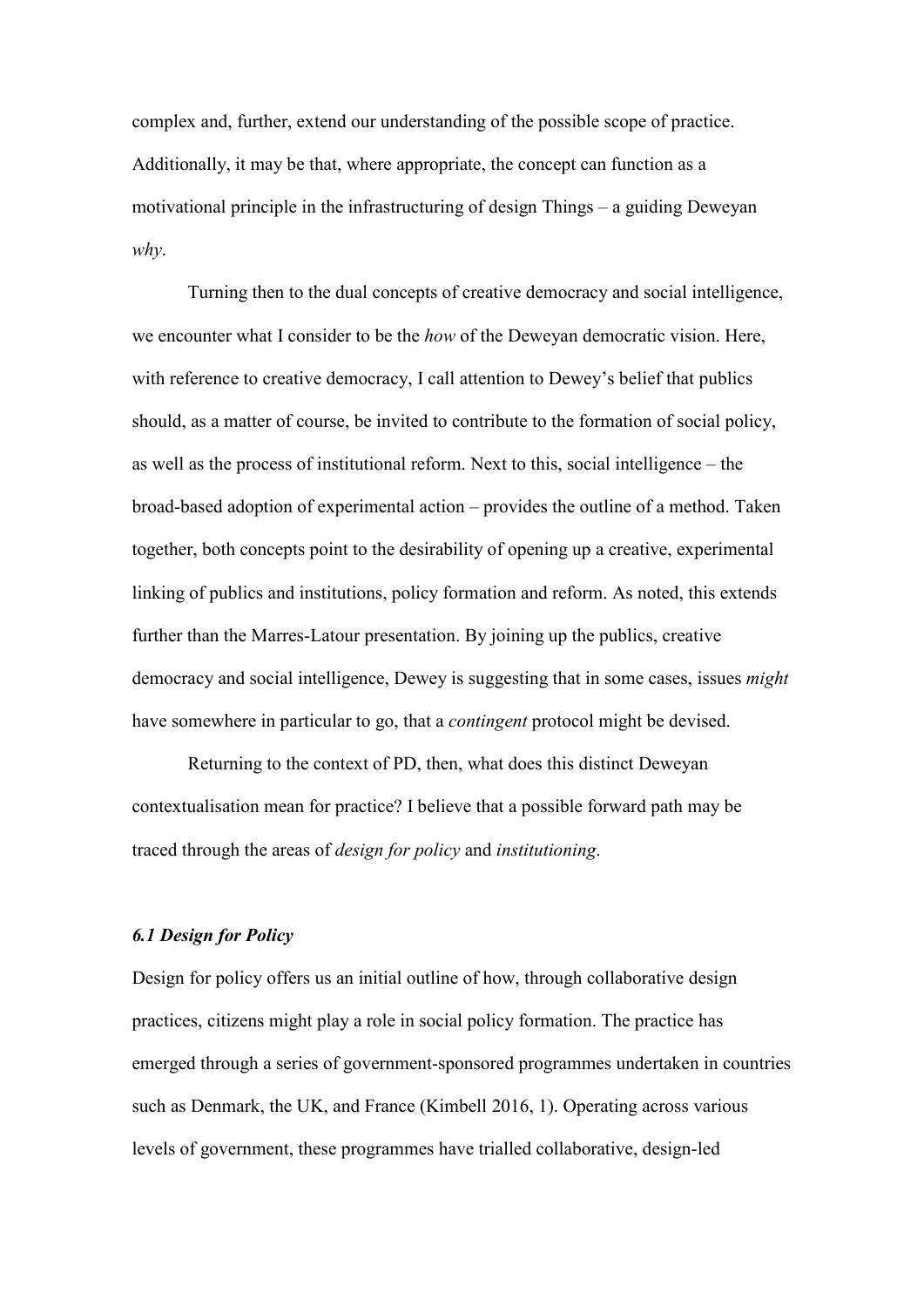approaches to policy formation, which, at least in part, draw on the legacy of PD (e.g., through the technique of prototyping, Kimbell and Bailey 2017, 215). Though research into this area is limited, a growing body of literature has begun accumulate around the subject. Across this work, one may detect a definite sense of 'promise' (e.g., Bason 2014; Kimbell and Bailey 2017) but, equally, the occasional expression of disquiet regarding design's role within this space (e.g., von Busch, Otto, and Palmås 2016).

The UK's Policy Lab based at the Cabinet Office in Westminster is perhaps the most widely studied design for policy programme (e.g., Kimbell 2016; Kimbell and Bailey 2017; Bailey 2017). Established in 2014, it aims to offer a 'neutral space' in which civil servants can engage with the public and specialists to explore 'key policy areas'. To date, project subjects have included 'policing in a digital age', family mediation and 'the future of aging' (Government Digital Service 2016).

In a study of Policy Lab's work, Kimbell (2016) concludes that the lab has successfully demonstrated the viability of applying design approaches to central government's 'live policy issues'. Alongside this, she also observes that design holds the capacity to question 'the regular way of doing things' in policymaking (12).

In other writing, however, a less a positive view emerges. Kimbell and Bailey (2017) suggest that the notion of participation remains a significant challenge in such contexts; while traditional policymaking 'limits engagement with publics to avoid unwanted attention, contestation or politicisation', design may open it up (222). Bailey (2017) goes further. Reflecting on her experience as a practitioner in Policy Lab, she argues that 'at present the negotiation of issues and inclusion of publics… is highly selective, and dictated not by those publics, but by the politicians and policymakers in charge' (6-7).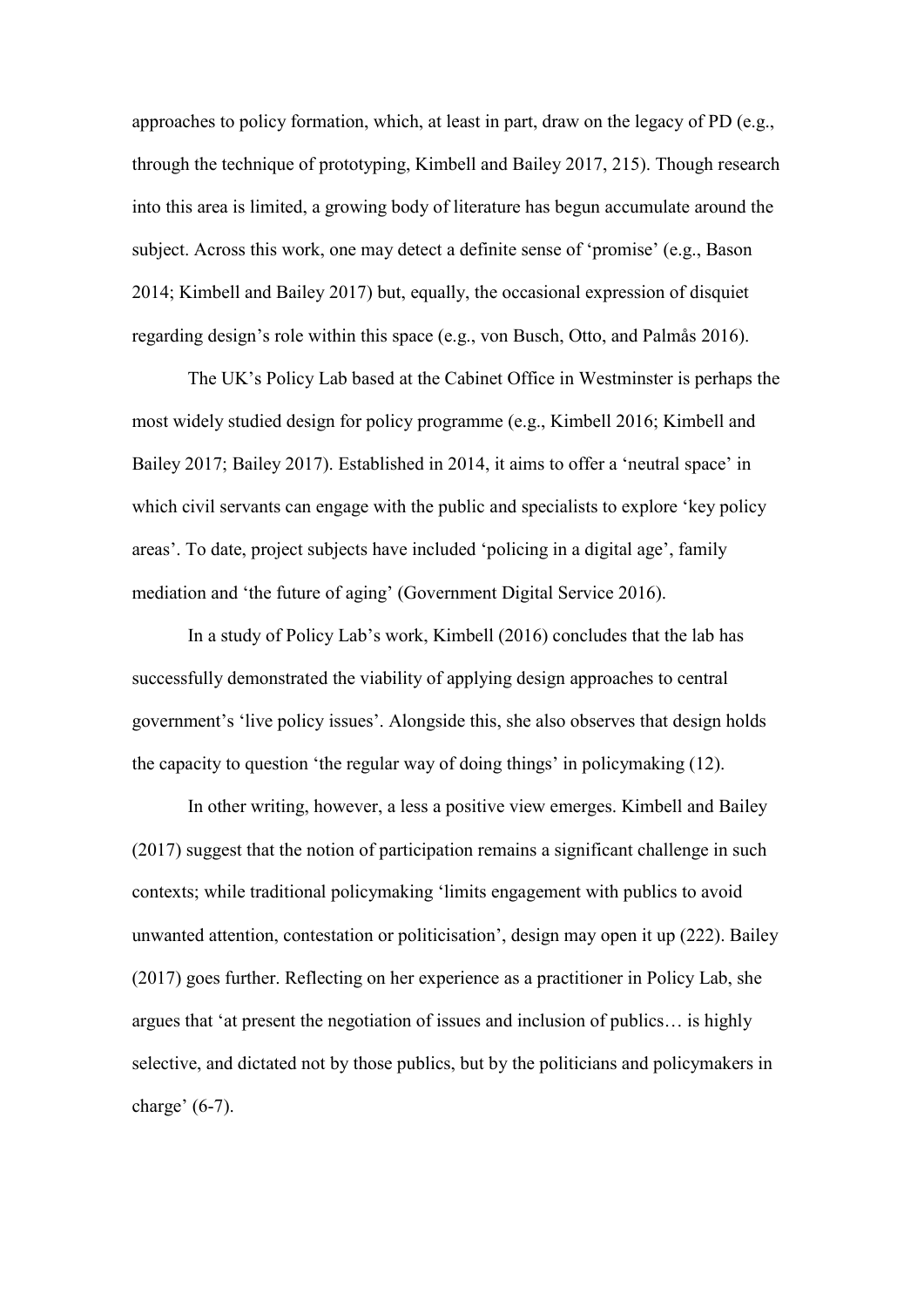## *6.2 Institutioning*

*Institutioning* begins to point to a means by which institutional reform, in the Deweyan sense, may be achieved in the context of PD. The term has been proposed by Liesbeth Huybrechts and colleagues as a means of referring the multiple ways in which the activities of PD researchers and practitioners shape, and are shaped by, institutions (Huybrechts et al. 2017). Challenging PD's micro-level focus (as exemplified by the work of Ehn, DiSalvo and Le Dantec), the group argue that discipline must acknowledge its dependence on meso and macro level institutions (e.g., local, regional and national government). On their view, such an acknowledgement 'enables recognition' of PD's potential to effect direct and indirect changes in institutional policies and practices (155).

The notion of institutioning arose in connection to the TRADERS project, a five-year, pan-European, multi-institution research project, exploring art and design research training in the context of the public realm. The project was undertaken through a series of smaller-scale initiatives, which each focused on a specific theme such as 'Intervention' or 'Play'. Across these initiatives, researchers worked in partnership with a variety of local, third-party organisations (e.g., community centres and schools) to deliver bespoke workshops, events and exhibitions exploring their particular thematic (see Hamers et al. 2017).

Reflecting on the broader project, Huybrechts and colleagues (2017) highlight a number of instances where PD may be seen to have directed institutional change. For example, in two separate Gothenburg-based initiatives, city officials were introduced to new modes of youth engagement and art centres to new research and educational approaches. Further, as a result of the broader TRADERS project, many partner organisations were seen to incorporate participation within their institutional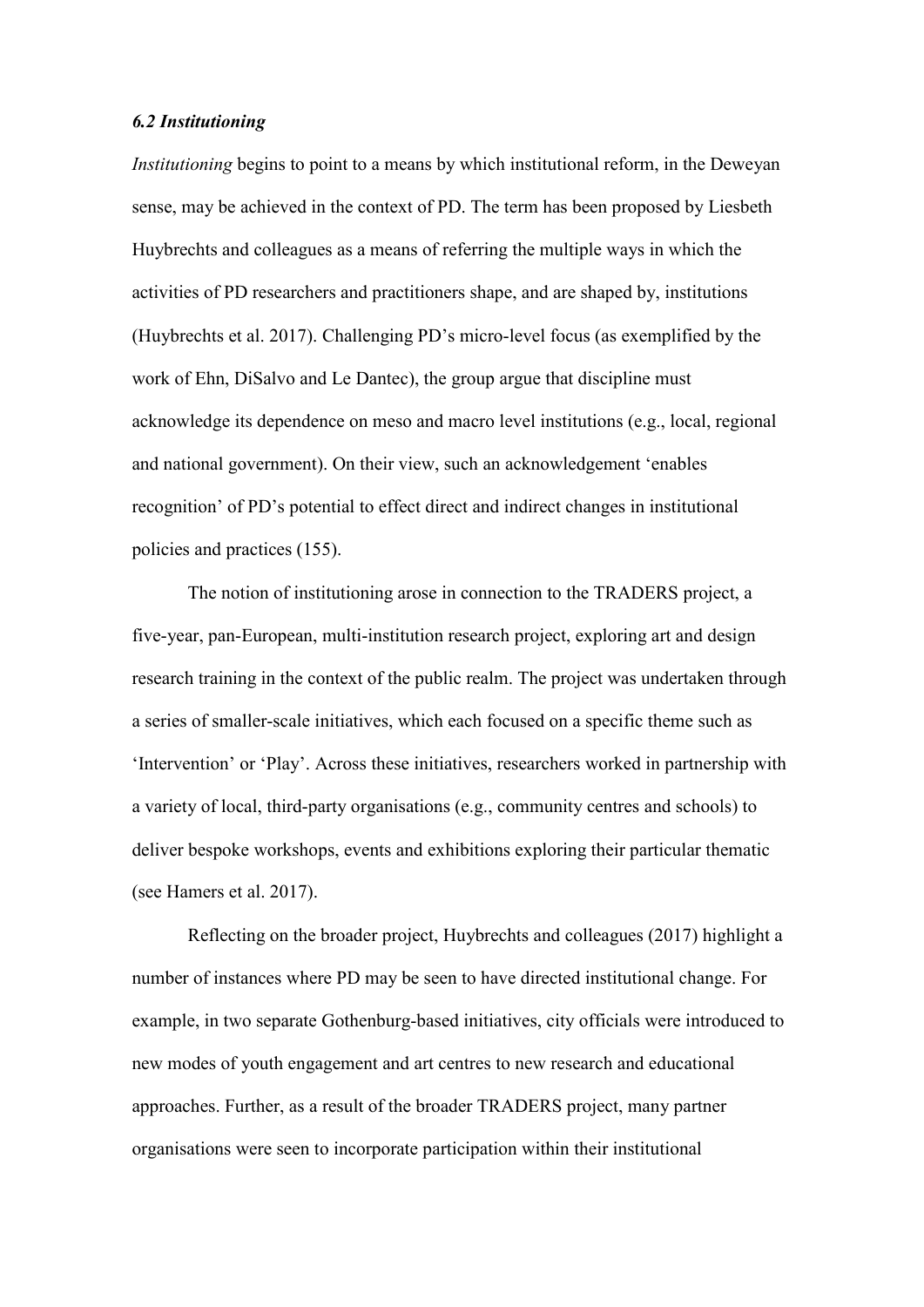frameworks (154-156). For Huybrechts and colleagues, TRADERS's successes suggest that the intentional enfolding of institutional change as 'an active and explicit component' of the PD process may allow the discipline to reclaim its 'transformative heritage' (156-157).

## *6.3 Connecting Publics to Government: PD and Creative Democracy*

Returning again to Dewey's vision, we can see how, in immediate terms, these examples link to his *how* of democracy, i.e., creative democracy via social intelligence, conceived of as experimentalism. *Design for policy* demonstrates the possiblity of enfolding design and citizen-involvement in the spaces of policy formation, albeit in a limited and problematic form (Bailey 2017). *Institutioning* suggests that recognising and valuing the potentiality of PD's institutional relations, as well as layering in an agenda of change, can produce results (Huybrechts et al. 2017).

Based on these examples, the question now becomes *how might PD progress this work*? If PD practitioners and researchers were to directly explore means by which publics might be connected with government, as per Dewey's vision, how might they proceed?

In the first instance, it is worth pointing out that the above presentation of institutioning may, potentially, be relatable to the notion of attachments as explored by Le Dantec (e.g, 2012; 2016). Here, one might argue that institutioning plays a role in infrastucturing as one seeks to identify the institutionally-bound commitments and dependencies of a group, with a view to instigating beneficial reform.

Beyond this, honing in on Bailey's critique of Policy Lab (2017, 6-7), I believe the key opportunity lies in the experimental exploration of issue-framing and publicinclusion in formal democratic processes. Here, PD would aim to construct of spaces for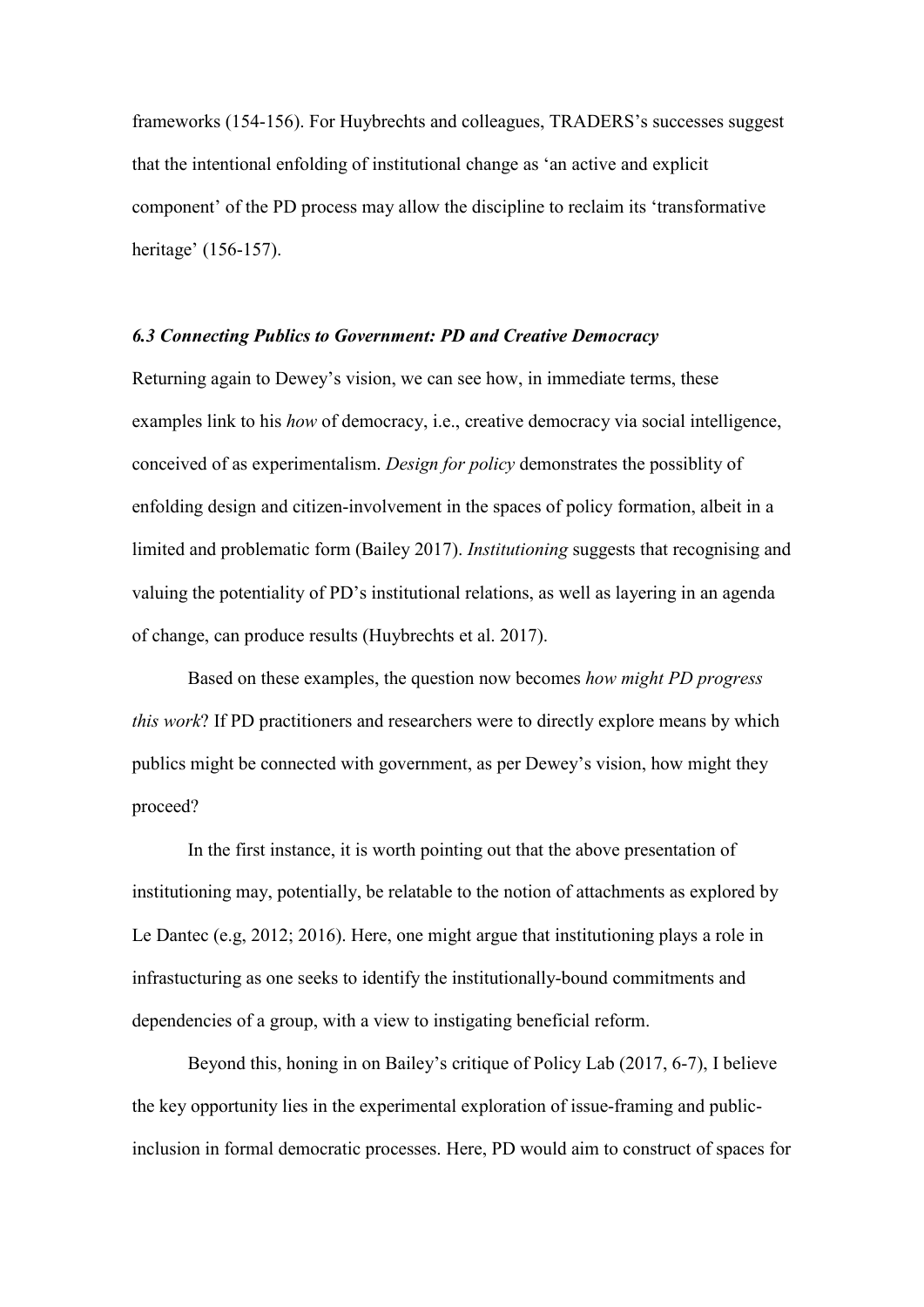*interfacing*; that is, devise design Things, which bring constituted publics into contact with institutions of government as part of an agonistic exchange; policy recommendations could sourced and appropriated, and desired future trajectories traced. Such work might involve prototyping, as in design for policy. It might also involve (or evolve) an institutioning agenda – identifying, articulating and realising change in institutions – alongside enfolding or aiming towards positive freedom, a transformative enabling.

While this proposal may, at first, seem abstract, there are some relatable practical examples, which can be drawn upon. In one case, Anders Emilson and Per-Anders Hillgren (2014) attempted to bring together civil servants and grassroots organisations in Malmö to explore the possiblity of establishing a city innovation hub. Though, ultimately, unsuccessful, they highlight how, through the inclusion of individuals in the role of 'intermediaries', they were able to 'spot ideas and translate dreams into a language that could be accepted by bureaucracy' (71). In another case, drawing on the theories of Dewey, Latour and others, Sissel Olander (2014) devised participatory approaches to enabling encounters between citizens and local politicians in community spaces. In this, at the same time as exploring the possiblity of establishing new institutional platforms, collaborations between networks and cultural collectives, she also queries local political procedures.

Though these examples cannot be described as especially far-reaching, they do offer a glimpse into some of the possible forms a publics-government interfacing might take. The crucial point is that, in line with Dewey's vision, the *possibility* of connecting publics and government in policy formation and institutional reform is, at least, being considered.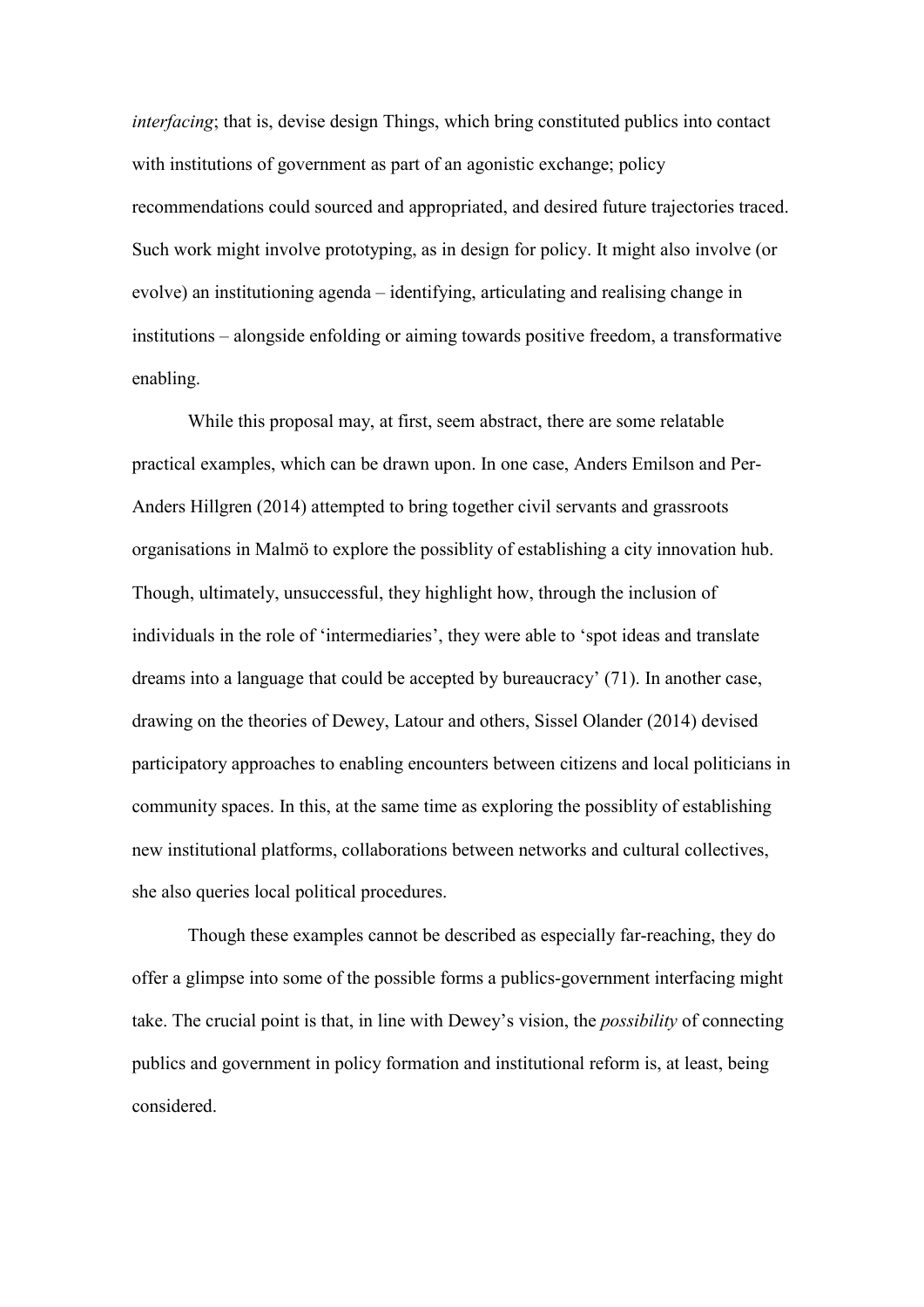Before concluding, it is worth acknowledging some of the possible limitations of this proposal.

First, there is the apparent gap between Dewey's vision and STS literature. Over the last decade, PD's appropriation of the work of Marres, Latour and other STS scholars has simultaneously reformed and transformed the field. STS renews the tradition's ontological/epistemological positions, offering a productive post-structuralist perspective that opens up the intellectual interrogation of practice. What is proposed here should not be interpreted as standing in opposition to such developments. Rather, the particular Deweyan return I have argued for may be seen to act as a suggestion that latent opportunities are being overlooked; that, in some cases, it may be *desirable* to explore approaches to connecting publics to government. This is a Deweyan thread that Marres-Latour overlook, a creative *how* of democracy. Coupled with the *why* of positive freedom, it offers PD a further political horizon, a conceptual path to the consciousness meso and macro scaling of issues.

Next, it is arguable that broad optimism of Dewey's vision in-the-round is wholly incompatible with the underlying philosophic commitments of the Marres-Latour political perspective. How can Dewey's belief in the possiblity of creative democracy via social intelligence stand up against the powerhouse of post-structuralist thought, which, ultimately, would take a far less optimistic view of institutions and their willingness to accept change.

It is beyond the scope of the present article to examine the divide – bridgeable or unbridgeable – between Dewey's philosophy and post-structuralism. However, in relation to this issue, it is possible to argue that, Dewey *was* alert to power in a way that can be seen to align with post-structuralism. Randy Hildreth (2009), for example, calls attention to what he sees as the *implicit* understandings of power and conflict in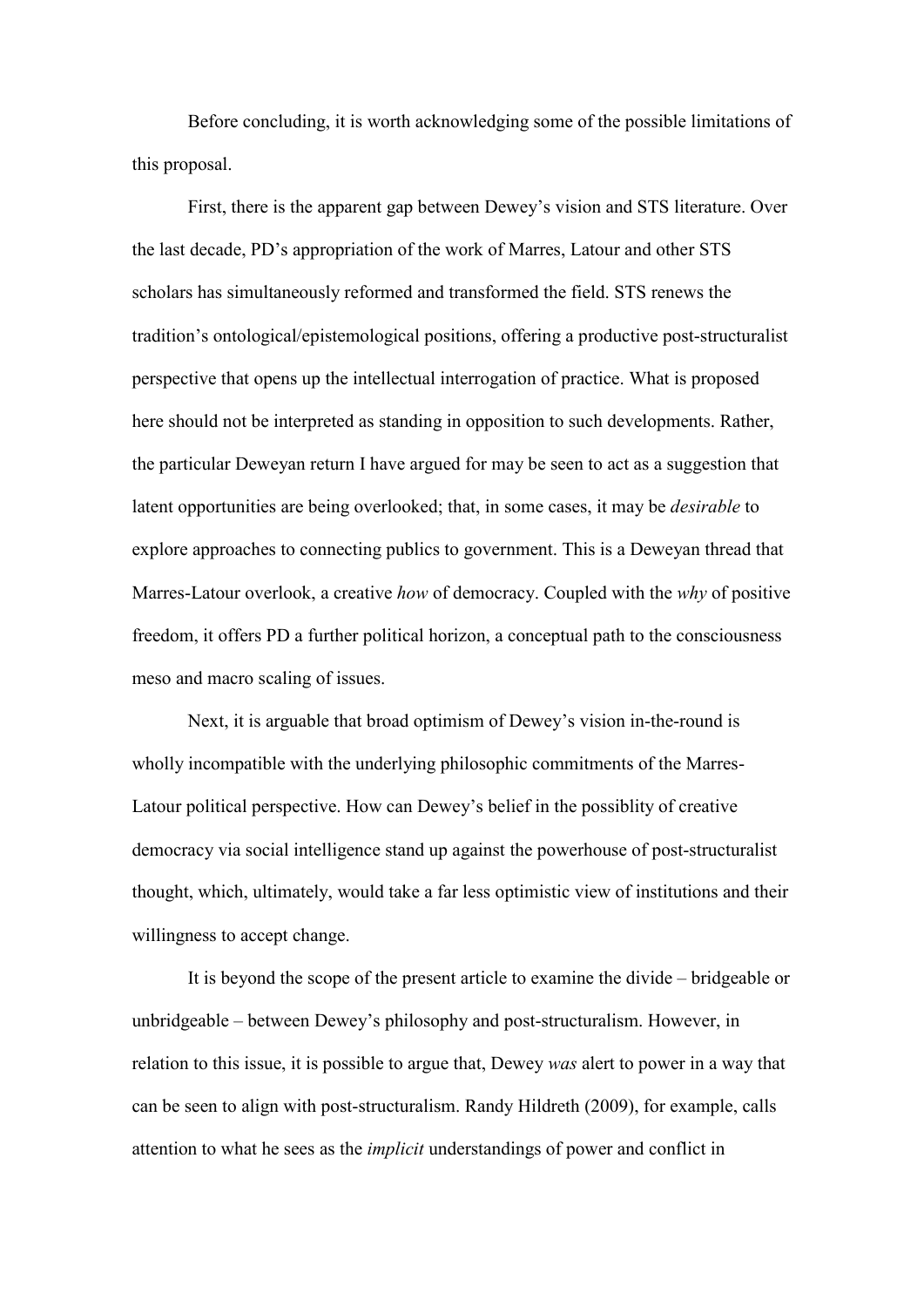Dewey's writing. Equally, in demonstrating Dewey's awareness of malign *political* power, James Campbell highlights his deep criticisms of American democracy and concerns regarding propaganda and manipulation (see Campbell 1995, 249-257).

 Beyond this, we must also note that, when assessing the value or viability of Dewey's democratic vision, it is important to appreciate the spirit in which it was originally presented. Dewey did not necessarily think that it was achievable or even possible. He was not an irrational optimist but, rather, a grounded *meliorist* (see MW 10, 181-182). He believed in the transformative *potential* of human action and intelligence, not in its guaranteed success. As such, his vision is offered as a *hypothetical* proposition worth pursuing, something to be tested in practice that may yet yield value.

On a final note, it must also be acknowledged that in offering this proposal, several questions remain outstanding. What issues or publics deserve recognition? How to access power? How would a publics-government interfacing carry any claims to legitimacy? Interpreted broadly, it would seem that these are questions that PD must grapple with regardless of context. In all cases, barriers will inevitably be identified. For example, in exploring the possibilities of institutioning, Lodato and DiSalvo (2018) have recently uncovered a series of, what they refer to as, 'institutional constraints' in relation to Huybrecht's et al.'s (2017) proposals. As such work exemplifies, answers can only be found in practice – in this case, in the experimental mapping out of the space of creative democracy in response to the issues and publics encountered.

## **7. Conclusion**

In considering the potential of PD's relationship to formal democracy, the present article has returned to the democratic writings of John Dewey, via his publics concept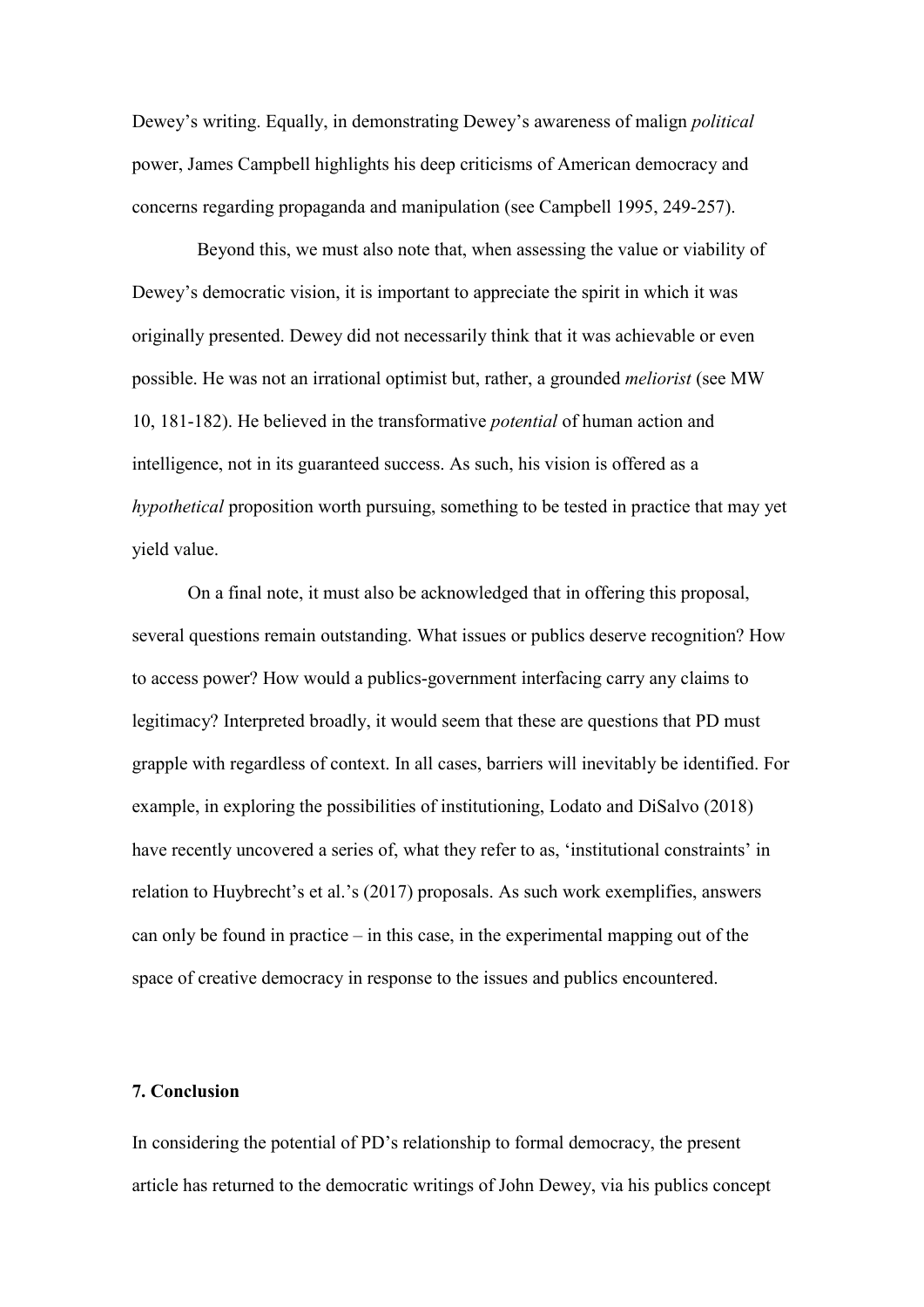and STS literature. I have argued that in following the STS definition of the publics concept, PD scholarship has lost sight of wider potential of Dewey's democratic vision. By exploring this vision, I identified a series of conceptual and practical implications for the field. Taken as a whole, these call attention to possiblity of consciously attending to the transformative aspect of participation in infrastructuring and the potential of developing spaces for interfacing; that is, the construction of design Things which aim to bring constituted publics *into* contact with government. Here, we encounter the publics of Dewey's vision and, in turn, the challenge of the vision for PD.

## **Acknowledgements**

I would like to thank Prof. Janet McDonnell for the editorial support she gave this article. I would also like to acknowledge the efforts of the anonymous reviewers whose comments led to a much-improved final manuscript.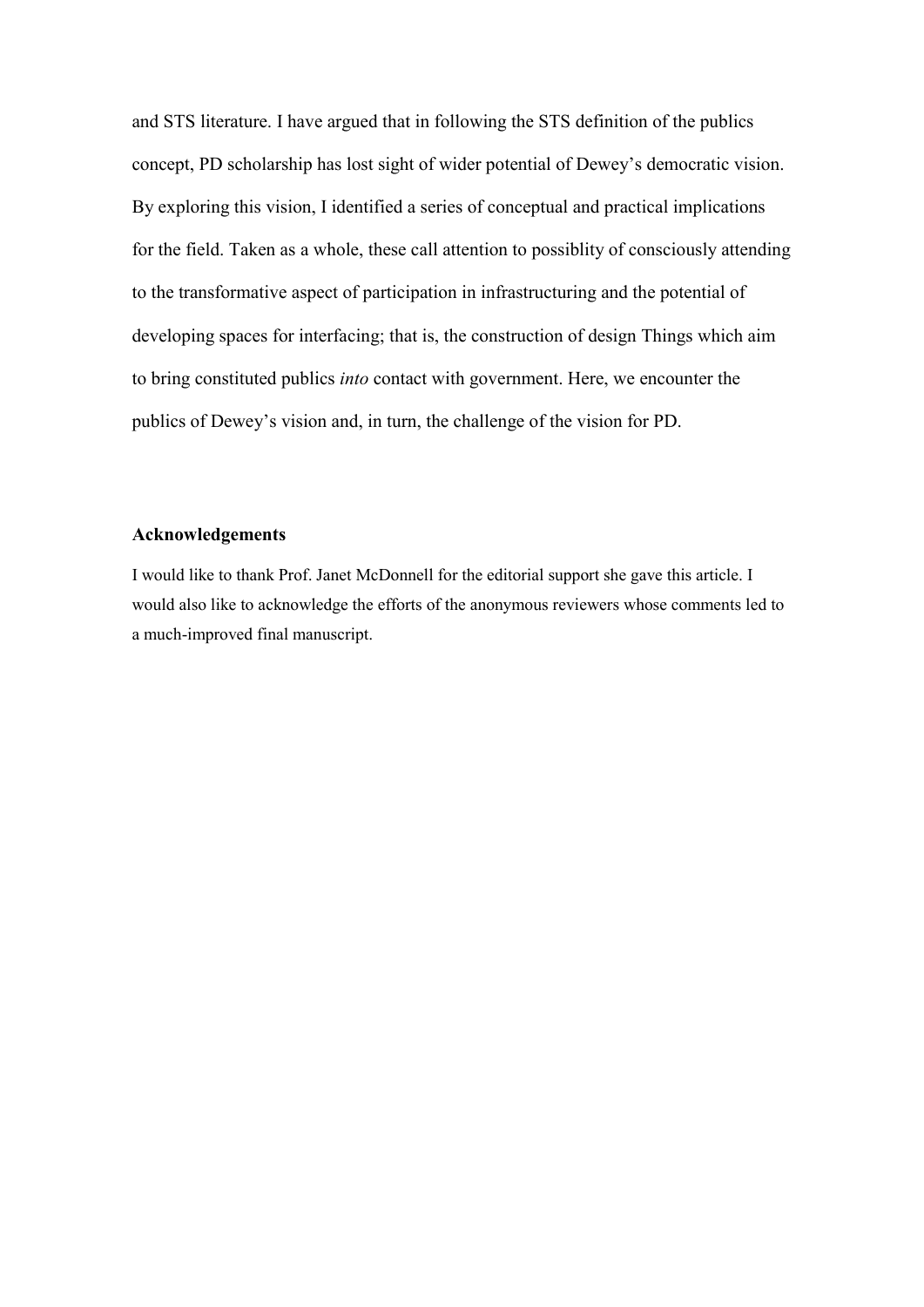## **References**

Bailey, Jocelyn. 2017. "Beyond usefulness: Exploring the implications of design in policymaking." Paper presented at Nordes 2017, Oslo, June 15-17.

Bason, Christian. 2016. *Design for Policy*. Abingdon: Routledge.

- Bjerknes, Gro, Pelle Ehn and Morten Kyng, Eds. 1987. *Computers and Democracy - A Scandinavian Challenge*. Aldershot: Avebury.
- Björgvinsson, Erling, Pelle Ehn and Per-Anders Hillgren. 2010. "PD and democratizing innovation." In *Proceedings of the 11th Biennial PD Conference*, 41-50. New York: ACM.
- Bjögvinsson, Erling, Pelle Ehn and Per-Anders Hillgren. 2012. "Design Things and Design Thinking: Contemporary PD Challenges." *Design Issues* 28 (3): 101- 116.
- Campbell, James. 1995. *Understanding John Dewey: Nature and Cooperative Intelligence*. Chicago: Open Court Publishing.
- Dewey, John. 1976-1988. *The Middle Works of John Dewey*, 1899-1924. 14 vols, edited by Jo Ann Boydston. Carbondale: Southern Illinois University.
- Dewey, John. 1981-1991. *The Later Works of John Dewey*, 1925-1953. 14 vols, edited by Jo Ann Boydston. Carbondale: Southern Illinois University.
- DiSalvo, Carl. 2009. "Design and the Construction of Publics." *Design Issues* 25 (1): 48-63.
- Ehn, Pelle. 2017. "Learning in PD as I Found It (1970–2015)." In *PD for Learning: Perspectives from Practice and Research*, edited by Betsy DiSalvo, Jason Yip, Elizabeth Bonsignore and Carl DiSalvo 7-21. Abingdon: Routledge.
- Emilson, Anders, and Per-Anders Hillgren. 2014. "Connecting with the Powerful Strangers: From Governance to Agonistic Design Things." In *Making Futures: Marginal Notes on Innovation, Design and Democracy,* edited by Pelle Ehn, Elisabet M. Nilsson and Richard Topgaard. Cambridge MA: MIT Press.
- Government Digital Service. 2016. Open Policy Making Manual. Published January 4, 2016. [https://www.gov.uk/guidance/open-policy-making-manual/getting-started](https://www.gov.uk/guidance/open-policy-making-manual/getting-started-with-open-policy-making)[with-open-policy-making](https://www.gov.uk/guidance/open-policy-making-manual/getting-started-with-open-policy-making)
- Hamers, David, Naomi Bueno de Mesquita, Annelies Vaneycken and Jessica Schoffelen, eds. 2017. *Trading Places: Practices of Public Participation in Art and Design Research*. Barcelona: dpr-barcelona.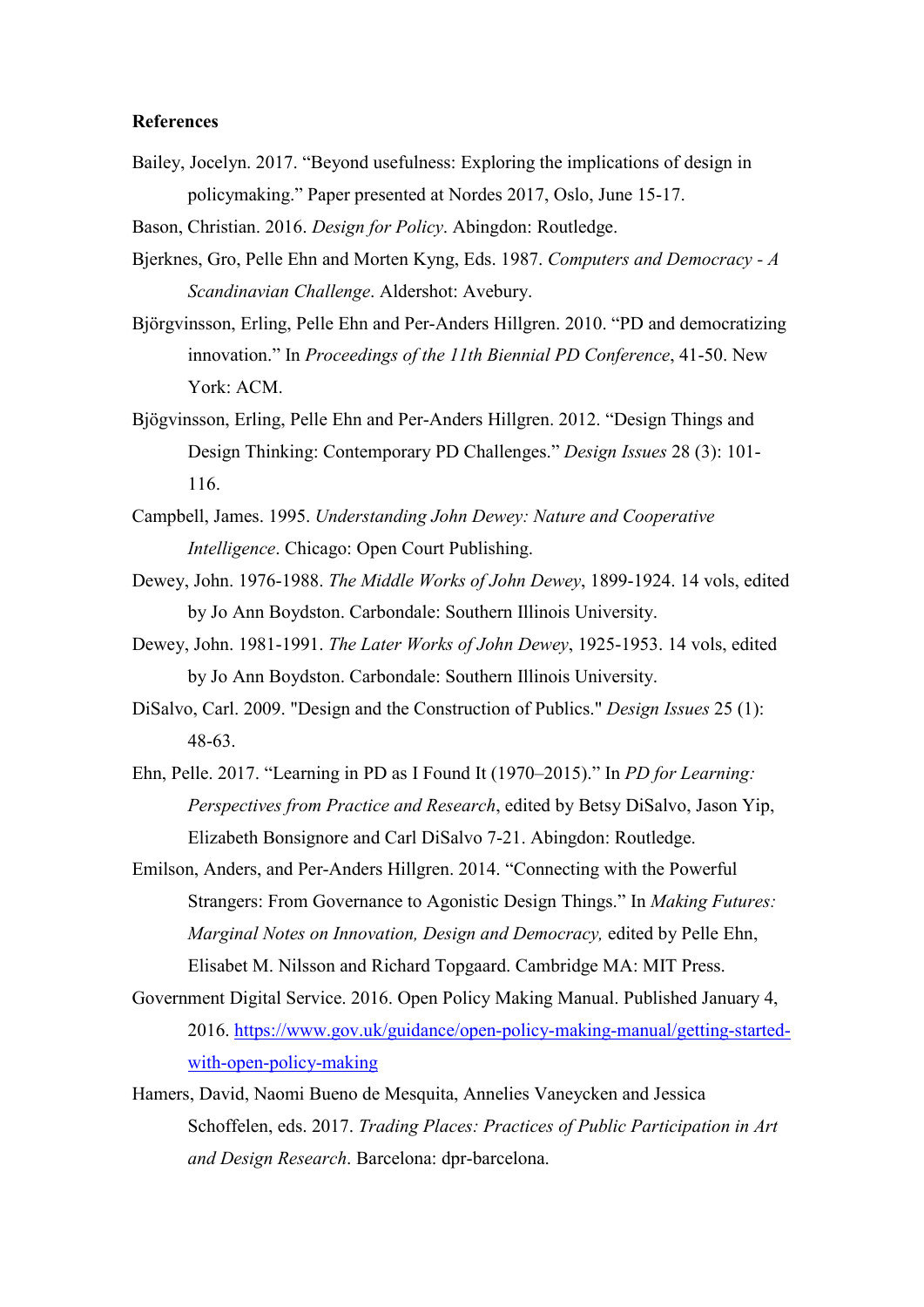- Hildreth, Roudy W. 2009. "Reconstructing Dewey on Power." Political Theory 37(6): 780-807.
- Huybrechts, Liesbeth, Henric Benesch and Jon Geib. 2017. "Institutioning: Participatory Design, Co-Design and the Public Realm." *CoDesign* 13(3): 148- 159.
- Iivari, Netta, and Marianne Kinnula. 2018. "Empowering children through design and making: towards protagonist role adoption." In *PDC'18 Proceedings of the 15th Participatory Design Conference: Full Papers* – Vol. 1, Article No. 16. New York: ACM.
- Kimbell, Lucy. 2016. "Design in the Time of Policy Problems." Paper presented at DRS2016: Design Research Society Conference, Brighton, June 27–30.
- Kimbell, Lucy, and Jocelyn Bailey. 2017. "Prototyping and the New Spirit of Policy-Making." *CoDesign* 13 (3): 214-226.
- Latour, Bruno. 2005a. Reassembling the Social. Oxford: Oxford University Press.
- Latour, Bruno. 2005b. "From Realpolitik to Dingpolitik or How to Make Things Public." In *Making Things Public: Atmospheres of Democracy*, edited by Bruno Latour and Peter Weibel, 14-41. Cambridge, MA: MIT Press, ZKM/Center for Art and Media in Karlsruhe.
- Latour, Bruno. 2007. "Turning around politics: A note on Gerard de Vries' paper." Social Studies of Science 37(5): 811-820.
- Le Dantec, Christopher A. 2012. "Participation and publics: supporting community engagement". In *Proceedings of the SIGCHI Conference on Human Factors in Computing Systems*, 1351-1360. New York: ACM.
- Le Dantec, Christopher A. 2016. *Designing Publics*. Cambridge MA: MIT Press,
- Le Dantec, Christopher. A., and Carl DiSalvo. 2013. "Infrastructuring and the formation of publics in PD." *Social Studies of Science* 43 (2): 241-264.
- Lodato, Thomas, and Carl DiSalvo. 2018. "Institutional constraints: the forms and limits of participatory design in the public realm." In *PDC'18 Proceedings of the 15th Participatory Design Conference: Full Papers* – Vol. 1, Article No. 5. New York: ACM.
- Marres, Noortje. 2007. "The Issues Deserve more Credit: Pragmatist Contributions to the Study of Public Involvement in Controversy." *Social Studies of Science* 37 (5): 759-780.